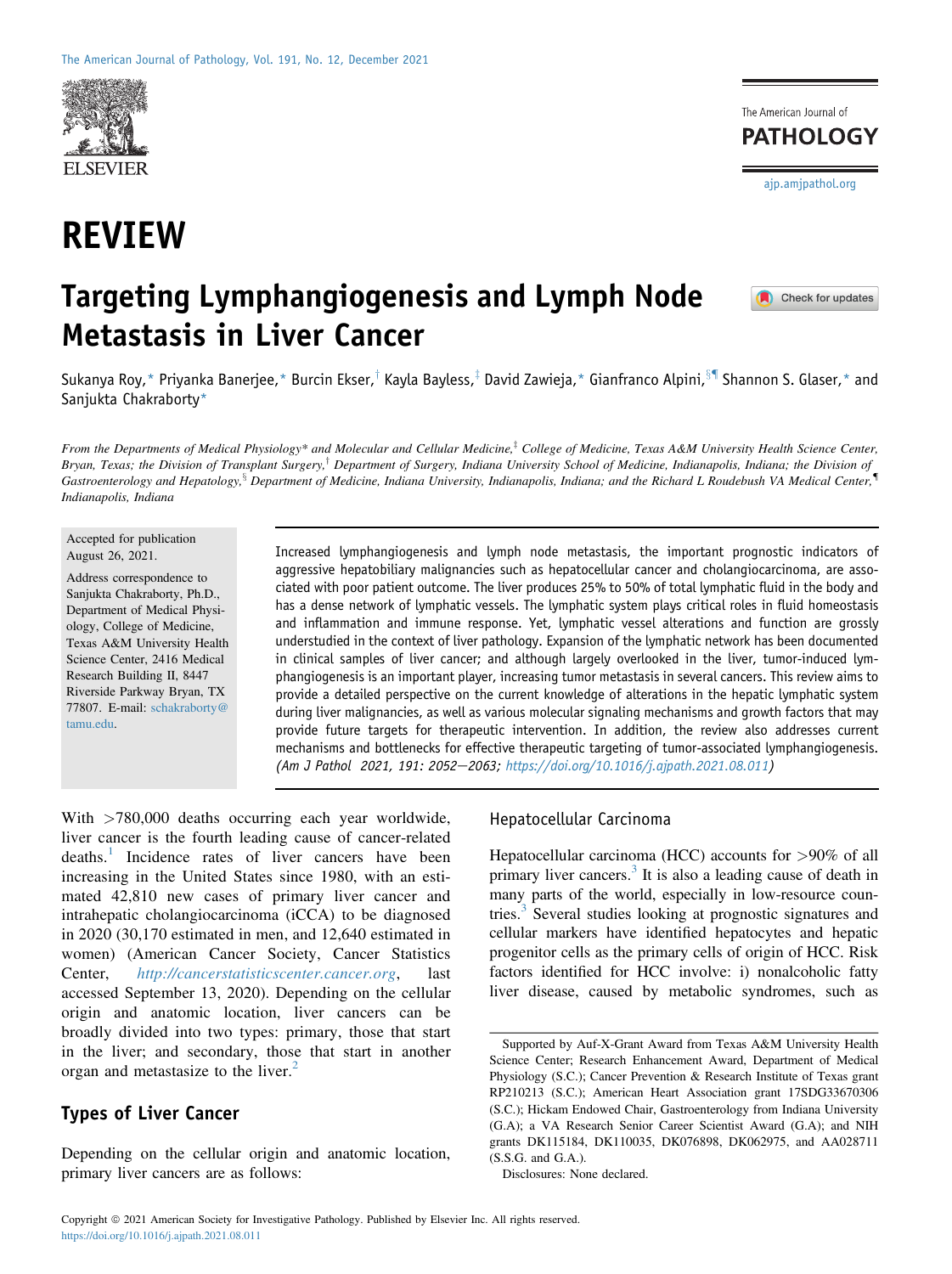obesity and diabetes mellitus, resulting in steatosis, which ultimately causes nonalcoholic steatohepatitis; ii) hepatitis B and C infection; and iii) excessive alcohol consumption, leading to cirrhosis. Fatty liver disease, diabetes, and alcoholic cirrhosis are also well-documented risk factors for  $HCC$  in the United States and Europe.<sup>[4](#page-8-3)</sup> In addition, genetic diseases, such as  $\alpha$ -1 antitrypsin deficiency, hemochromatosis, and Wilson disease, can also independently predispose an individual toward  $HCC<sup>5</sup>$  $HCC<sup>5</sup>$  $HCC<sup>5</sup>$ .

#### Intrahepatic Cholangiocarcinoma

iCCA, originating in the biliary epithelial cells (ie, cholangiocytes) inside the liver, accounts for 10% to 20% of primary liver cancer cases worldwide. It represents the second most common, but the most lethal form of primary liver cancer. Most cases present at late stage of progression, and surgical resection remains the only option for cure, with post-surgery survival time ranging from 27 to 3[6](#page-9-1) months.<sup>6</sup> Thus, iCCA is considered as one of the most aggressive forms of cancer, with only 15% of all cholangiocarcinoma (CCA) patients with resectable tumors during diagnosis. Risk factors for CCA are similar to those of HCC. However, biliary inflammation and fibrosis observed in liver diseases, such as primary biliary cholangitis, primary sclerosing cholangitis, and hepatolithiasis, have also been noted to be risk factors for  $CCA.^{7,8}$  $CCA.^{7,8}$  $CCA.^{7,8}$  $CCA.^{7,8}$ 

#### Hepatic Angiosarcoma

Primary hepatic angiosarcoma is a relatively rare but aggressive form of liver cancer and represents 0.1% to 2% of all primary liver cancers. It is considered the third most common liver malignancy and originates in the endothelial cells lining the blood vessels and lymphatic vessels (LVs) of the liver. $9$  The risk factors for hepatic angiosarcoma are similar to those of HCC and CCA but also include epithelioid hemangioendothelioma, Kaposi sarcoma, and fibrosarcoma.[10](#page-9-5) Because of the lack of specific symptoms and the rarity of cases, the diagnosis of hepatic angiosarcoma remains a challenge. There is a poor prognosis associated with surgical resection, which is the only option for treatment; only 3% of patients live  $>2$ years after surgery, whereas most die within 6 months of diagnosis. $11$ 

#### Secondary Liver Cancer

Cancers originating in other organs metastasize to the liver to form secondary liver cancer. Incidence rates of secondary liver cancers are higher than primary liver cancers in the United States, Europe, Asia, and Africa.<sup>[2](#page-8-1)</sup>

## Lymphatic Involvement in Precancerous Liver Disease and Contribution to Disease Progression

Human liver produces 25% to 50% of the body's total lymph fluid.<sup>[12](#page-9-7)</sup> The LVs of the liver can be divided into two types: intrahepatic LVs, which lack muscle cells; and extrahepatic muscular collecting  $LVs$ .<sup>[13](#page-9-8)[,14](#page-9-9)</sup> Recent evidence from murine models suggests that the lymphatics are organized segmentally, and collecting lymphatics drain to hilar nodes.<sup>[15](#page-9-10)</sup> Furthermore, the intrahepatic lymphatic vessels are exclusively located near the portal triads. $15-17$  $15-17$  $15-17$  Lymphatic capillaries in the portal tract coalesce into collecting vessels and drain to lymph nodes  $(LNs)$  at the hepatic hilum.<sup>18</sup> Anatomically, hepatic lymphatic system has three distinct locations in the liver: portal, sublobular, and superficial LVs, all originating from hepatic sinusoids. About 80% of the hepatic lymph is carried by portal LVs, whereas sublobular and superficial LVs carry the rest. An excellent summary of the site of origin and anatomic distribution of the hepatic LVs can be found in the review by Ohtani and Ohtani. $13$  The plasma components of blood filtered by hepatic sinusoidal endothelial cells enter the space of Disse that produces hepatic lymph. This lymph then travels through the space of Mall and is finally carried by the portal LVs.<sup>[13,](#page-9-8)[19](#page-9-12)</sup> The portal LVs, consisting of interconnecting branches, form a network where the portal tract splits and extends until the terminal portal tract. The sublobular LV is distributed throughout the hepatic sinusoids, space of Disse, and connecting channels between space of Disse and peri-hepatic interstitial tissue.<sup>[20](#page-9-13)</sup> As in LNs, the liver provides a space for antigen recognition in interstitial fluid and by immune cells carried by the lymph. The liver also plays a critical role in immune cell trafficking to the lymph nodes via lymphatic fluid. $13,14$  $13,14$  The frequency of lymph node metastasis (LNM) in patients of hepatic malignancy undergoing hepatic resection ranges from 5% to 50%.<sup>21</sup> Hence, it is crucial to consider the extent and role of lymphatic dysfunction in precancerous liver diseases. However, these mechanisms are not well characterized, and only a handful of studies have reported lymphatic dysfunction in chronic liver diseases.<sup>[22](#page-9-15)</sup> Inflammation is one of the prime modulators of cholestatic liver disease and is often associated with viral infection of the liver and drugrelated toxicity. $23$  One of the less common but potentially lethal forms of lymphatic dysfunction occurring after liver injury is fulminant hepatic failure, which is believed to be a manifestation of Hodgkin lymphoma. About 90% of patients experiencing this devastating condition die before liver transplant. $^{24}$  $^{24}$  $^{24}$  In fulminant hepatic failure, lymphocytes are hyperactivated and coupled with massive hepatocyte apoptosis and necrosis. In patients with fulminant hepatic failure, coagulopathy and encephalopathy set quickly after the liver insult in the absence of any previous liver condition. An increased lymphatic flow and a large number of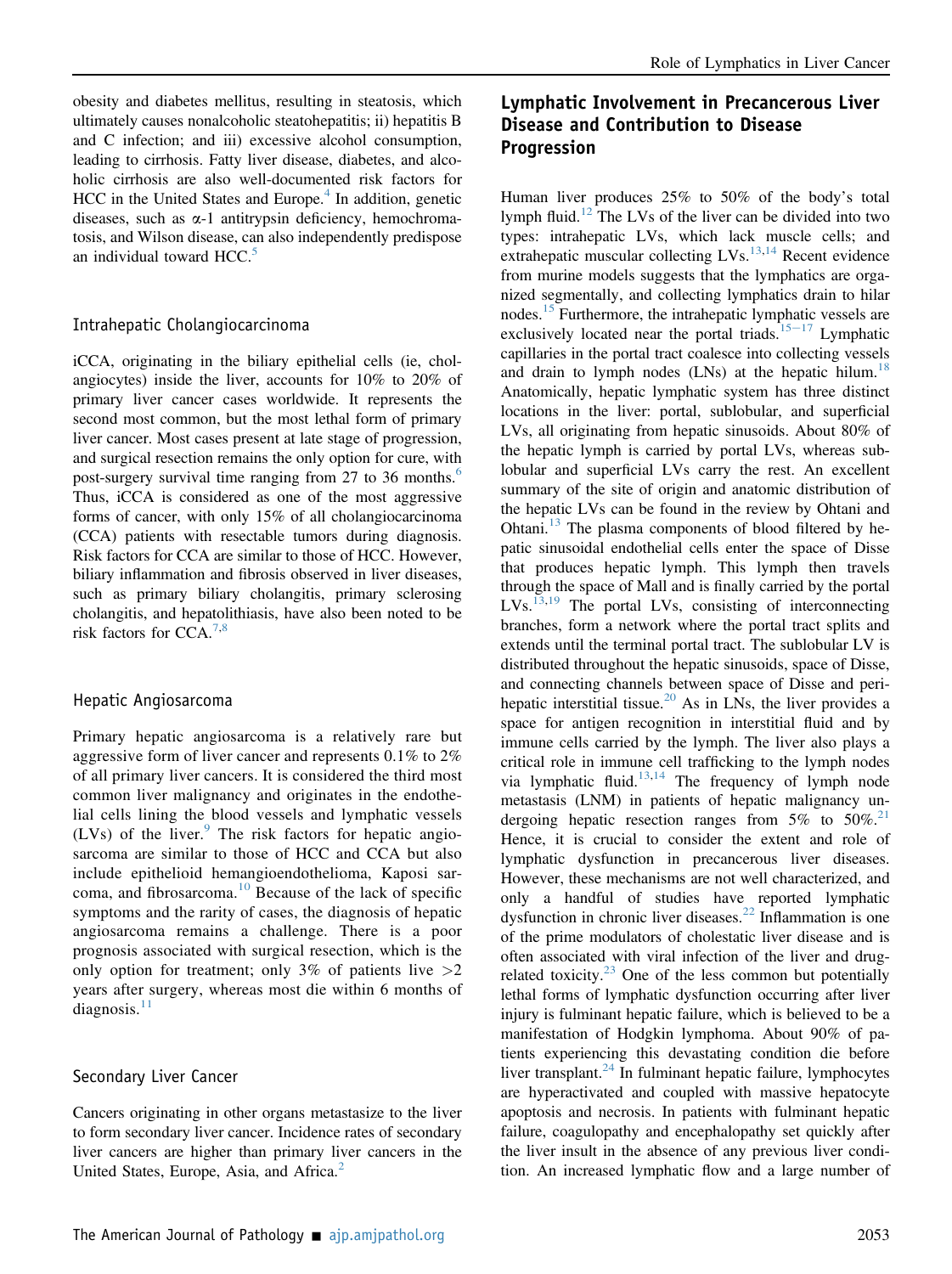LVs have also been reported in cirrhosis and hepatic fibrosis. This is maybe due to increased expression of lymphangiogenic growth factors, such as vascular endothelial growth factor (VEGF)-C and VEGF-D during the progression of the pathology.[25](#page-9-18) Increased lymphangiogenesis observed during inflammatory liver diseases has been shown to have a direct correlation with disease severity.<sup>[24](#page-9-17),[26](#page-9-19)</sup> In vivo high-resolution fluorescence microscopy in rat models of liver fibrosis and cirrhosis demonstrated that delay of macromolecular blood hepatocytic exchange is associated with increased lymphatic drainage, and lymphatic drainage functions as a compensatory mechanism.[24](#page-9-17)

Most cholestatic liver diseases, such as primary sclerosing cholangitis, cirrhosis, and cholelithiasis, are major risk factors for liver cancer development.<sup>[27](#page-9-20)</sup> Cholestasis is defined as the obstruction of bile flow from the liver. The presence of an inflammatory microenvironment in several liver diseases, such as cirrhosis, fibrosis, primary biliary cholangitis, and primary sclerosing cholangitis, induces infiltration of cytokines such as chemokine (C-C motif) ligand (CCL) 21, by several immune cells, which further causes an increased flow of immune cells to nearby draining LNs.<sup>[28](#page-9-21)</sup> Given their involvement in a vast range of liver pathologies, lymphatic endothelial cells (LECs) in the liver are believed to participate in different physiological functions.[28](#page-9-21) Levels of lipopolysaccharide are significantly elevated in portal vein circulation during cirrhosis, which induces the expression of NF-kB in LECs, thus upregulating lymphangiogenesis by increasing Prospero homeobox 1 protein (Prox1) and VEGF receptor (VEGFR)-3 expression.[29](#page-9-22) Cancer cells expressing CCR7 migrate toward CCL21, produced by inflamed LECs, whereas in certain cancers, such as gliomas, CCL21 chemokine gradients drive tumor cell dissemination. LECs also regulate immune evasion, where LECs recruit regulatory T cells known to cause clonal anergy and death of  $CD8<sup>+</sup>$  T cells that kill cancer cells. $30,31$  $30,31$  Hence, to identify lymphatic infiltration and early stages of cancer-related lymphangiogenesis, the establishment of molecular markers becomes necessary to precisely recognize lymphangiogenesis in liver.

## Lymphatic Markers in Liver Pathologies and Tumor-Related Lymphangiogenesis

Traditionally, lymphatic markers of LECs have been used to determine lymphatic dysfunction and tumor-related lymphangiogenesis. In the liver, pinpointing a specific lymphatic marker is complicated because several lymphatic markers are expressed by different hepatic and biliary cell types, especially during pathologic conditions. At present, a combination of other markers specific to a pathologic liver condition seems to be the best way for identifying hepatic dysfunction of the lymphatic system. Some of the lymphatic-specific markers that are also expressed by other liver cells are lymphatic vessel hyaluronan receptor 1 (Lyve1), Prox1, podoplanin, and VEGFR-3. An excellent summary of these markers commonly used in other organs along with their expression in different hepatic cell types has been previously provided.[16](#page-9-25),[18](#page-9-11) Given this complicated scenario, for immunofluorescence analysis and identification of lymphatic infiltration in liver tumors, an effective combination could be the use of one of the lymphatic markers (like LYVE1 or podoplanin) along with a cholangiocyte-specific marker: cytokeratin  $19<sup>17</sup>$  $19<sup>17</sup>$  $19<sup>17</sup>$ 

## Lymphatics and Liver Cancer

Although the role of lymphatics in hepatic abnormalities remains primarily unexplored, several correlation studies in the two primary liver malignancies, HCC and CCA, have demonstrated that patients with increased LNM and enhanced lymphatic infiltration have significantly poor prognosis and poor patient outcome. Herein, the review summarizes some of the current findings in both HCC and CCA.

#### Lymphatic Involvement in HCC

Limited reports in literature provide detailed accounts of lymphatic involvement in  $HCC$ <sup>[32](#page-9-27)</sup> Furthermore, LNM is a relatively rarer occurrence in HCC. However, several recent studies have found that LN metastasis was correlated with low survival and aggressive disease progression in HCC.<sup>[21,](#page-9-14)[33](#page-9-28)</sup> In a population of HCC patients, worst prognosis was observed in patients with LNM, suggesting that liver resection coupled with lymphadenectomy could have larger patient benefit. $34$  In a study of 403 patients of HCC, regional lymph node metastasis was found in 41% of patients, whereas periceliac node involvement was observed in 33% of patients and  $23\%$  had portohepatic lymph node infiltration.<sup>[35](#page-9-30)</sup> Increased lymphangiogenesis is reported in the intratumoral septa as well as within the bulk of tumor cells in HCC and corelates with significantly lower survival.<sup>36</sup> HCC patient samples have increased lymphatic vessels (that are  $L$ yve $1^{++}$ Prox-1<sup>+</sup>), which are pronounced in fibrotic areas surrounding primary tumor.<sup>37</sup> Cirrhosis, viral hepatitis, and opportunistic infections following orthotopic liver transplantation show enlarged benign lymph nodes in patients.<sup>[38](#page-9-33)</sup> Because cirrhosis and viral hepatitis are considered to be risk factors for HCC, it is often difficult to assess the main contributing factor behind inflammation and LN remodeling and enlargement observed in such patients. However, the autopsy of HCC patients indicates  $27\%$  to  $42\%$  lymphatic spread.<sup>39</sup> Three chief prognostic factors of HCC include localized tumor growth, vascular invasion, and LNM.<sup>40</sup> Furthermore, multiple lymphatic regulators, like hypoxia-inducible factor-1 $\alpha$ and VEGFR-3, have been identified to be biomarkers for HCC LNM. $41$  Analysis of serum long noncoding RNA determined three predictive long noncoding RNAs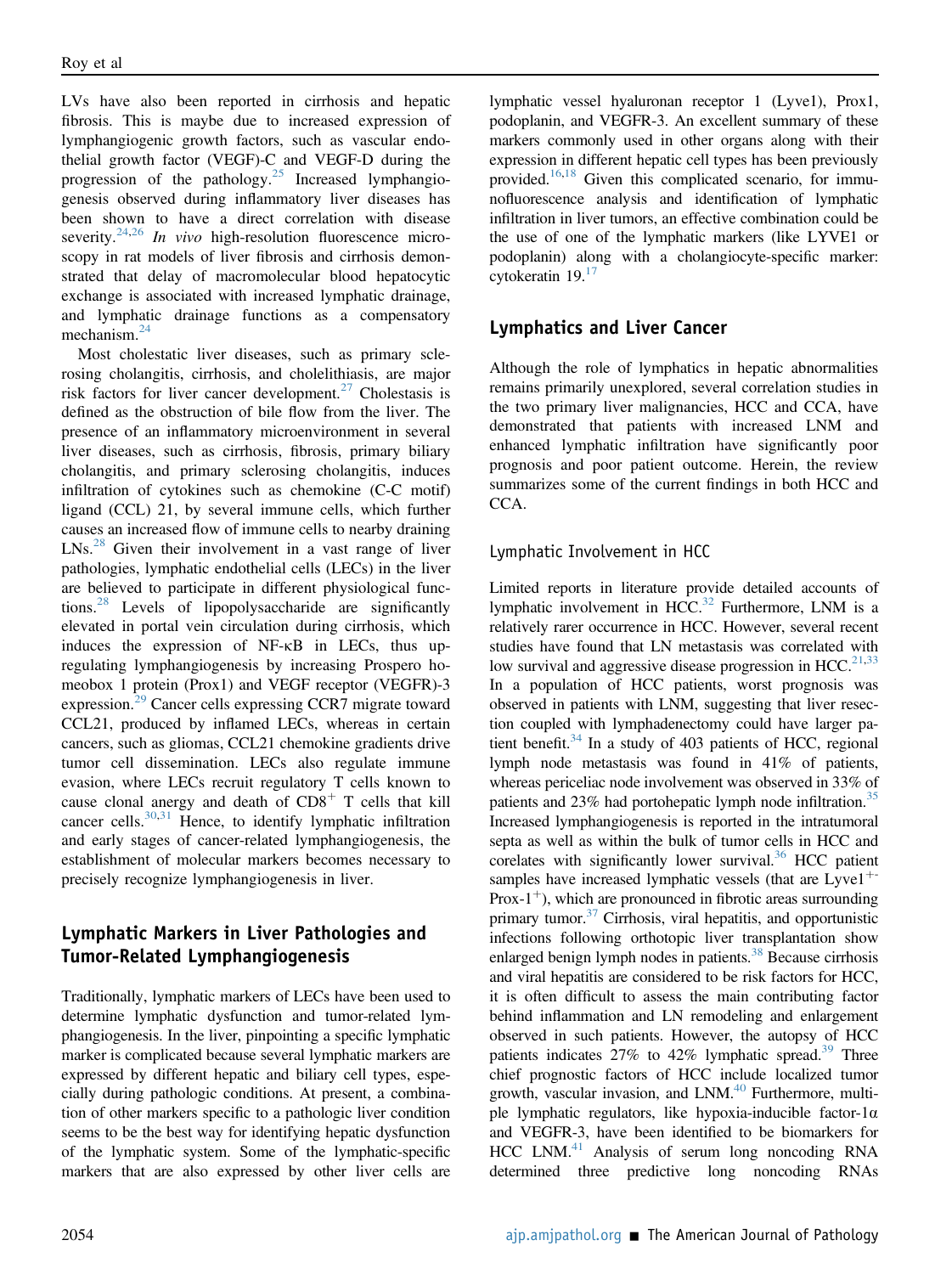(ENST00000418803, long noncoding ZNF35-4:1, and long noncoding EPS15L1-2:1) that could be predictive of the HCC LNM status.<sup>42</sup> HCC cases that show increased expression of VEGF-C are predisposed to increased LNM. VEGF-D-overexpressing HCC tumor cells promote lymphangiogenesis and lymphatic metastasis and these effects are inhibited in presence of soluble VEGFR-3 that sequestered VEGF-D produced by the tumor cells. $4$  These observations point toward a critical need to address LNM in HCC using lymphatic-targeted molecular therapies.

#### Lymphatic Involvement in CCA

CCA or biliary epithelial cancer is a rare but highly aggressive hepatic biliary malignancy, with approximately 5000 new cases being registered each year in the United States alone. $43$  The devastating aggressiveness of CCA is represented by the fact that only 2% of patients survive 5 years after detection of LNM.<sup>[44](#page-9-39)</sup> There are three chief types of CCA: iCCA (formerly described), perihilar CCA (identified as the most common type of CCA, representing 50% to 60% of all CCA cases), and distal CCA. iCCA originates in the intrahepatic bile ducts close to the liver lymphatics. Perihilar CCA involves tumor development in the origin of left and right hepatic ducts near the hepatic hilum at the junction of the cystic duct and common hepatic duct. $45$ Distal CCA represents 20% to 30% of all CCA cases and arises in the cholangiocytes of extrahepatic bile ducts.<sup>[45](#page-10-0)</sup> Risk factors of CCA are similar to those of HCC and include primary sclerosing cholangitis, cirrhosis, liver fluke infections, hepatitis B virus and hepatitis C virus infections, choledocholithiasis, and hepatolithiasis, as well as chronic pancreatitis.[46](#page-10-1) Almost all of these risk factors for HCC contribute to the development of an inflammatory microenvironment in the liver, which augments CCA growth and metastasis.<sup>[43](#page-9-38)</sup> As a result, the CCA tumor microenvironment (TME) is proinflammatory, desmoplastic, and has a dense stroma involving a large number of cell types, such as carcinoma-associated fibroblasts, T cells, macrophages, and others, which interact closely with CCA cells. $47$  The positive correlation between poor patient prognosis and LNM indicates that tumor-related lymphangiogenesis is a critical determinant of CCA progression.<sup>[48,](#page-10-3)[49](#page-10-4)</sup> The interaction between carcinoma-associated fibroblasts and CCA is thought to play a role in lymphangiogenesis in the prolymphangio-genic CCA TME.<sup>[47](#page-10-2)</sup> For instance, CCA cells secrete plateletderived growth factor (PDGF)-D, which binds to PDGF  $receptor-\beta$  on carcinoma-associated fibroblasts and stimu-lates carcinoma-associated fibroblasts to secrete VEGF-C.<sup>[50](#page-10-5)</sup> VEGF-C/VEGFR-3 is up-regulated in the CCA TME and is also related to poor patient prognosis. Hypoxia-inducible factor-1 $\alpha$ , which is considered the master regulator of hypoxia-related changes in cancer, supports lymphangiogenesis by promoting expression of angiopoietin (Ang)-1/2, VEGF-C/D, and PDGF-B from neoplastic cells in TME of various cancer types.<sup>[51](#page-10-6)</sup> Interestingly, the increased

expression of hypoxia-inducible factor-1 $\alpha$  in CCA TME has been associated with poor patient prognosis.<sup>[52](#page-10-7)</sup> Typically, in CCA, high lymphatic vessel density is associated with extensive lymphatic spread and high frequency for CCA recurrence.[53](#page-10-8)

## Molecular Mechanism of Lymph Node Metastasis in Liver Cancer

Several molecular pathways have been reported in liver cancers. The following sections highlight some of the growth factors, chemokines, and cytokines that are associated with liver cancer metastasis and tumor-associated lymphangiogenesis.

#### Growth Factors

Several growth factors have been implicated, such as the following:

- i) Hepatic growth factor: Hepatic growth factor has been shown to instigate proliferation, tube formation, and migration of LECs by downstream extracellular signalregulated kinase 1/2 and phosphatidylinositol 3-kinase signaling. Increased expression of c-Met, the receptor for hepatic growth factor, is associated with poor prognosis and increased tumor spread.<sup>[54](#page-10-9)</sup>
- ii) Insulin-like growth factor (IGF): IGF-1/2 are polypeptide hormones and signal through their receptors, IGF-1 receptor/IGF-2 receptor. Known as the IGF system, this group of two growth factors and their respective receptors also includes six IGF binding proteins. Previous literature suggests a prominent role of IGFs in tumorigenesis, cancer proliferation, and survival.<sup>[55](#page-10-10)</sup> Some of the downstream signaling pathways of IGF include phosphatidylinositol 3-kinase and Akt. In addition, IGF-1/2 may promote lymphangiogenesis through VEGF-C/D pathways as well as induce lymphatic vessel sprouting independent of the VEGF-C/D/VEGFR-3 axis.<sup>[55](#page-10-10)</sup>
- iii) Fibroblast growth factor (FGF): The FGF family, consisting of structurally similar ligands and receptors (FGF receptors 1, 2, 3, and 4) expressed in endothelial cells, has been known to promote angiogenesis and may also induce lymphangiogenesis either by upregulating Prox1 or by the Akt/mechanistic target of rapamycin/p70S6K pathway.[56](#page-10-11),[57](#page-10-12) Increased expression of FGF receptor-2 has been observed in several cancers and is a significant therapeutic target in CCA.<sup>[58](#page-10-13)</sup> Activating FGF receptor mutations in cancer cells lead to activation of rapidly accelerated fibrosarcoma (RAF)/ mitogen-activated protein kinase kinase 1/extracellular signal-regulated kinase or the AKT/mechanistic target of rapamycin pathways that are known to directly stimulate lymphangiogenesis.<sup>[59](#page-10-14)</sup>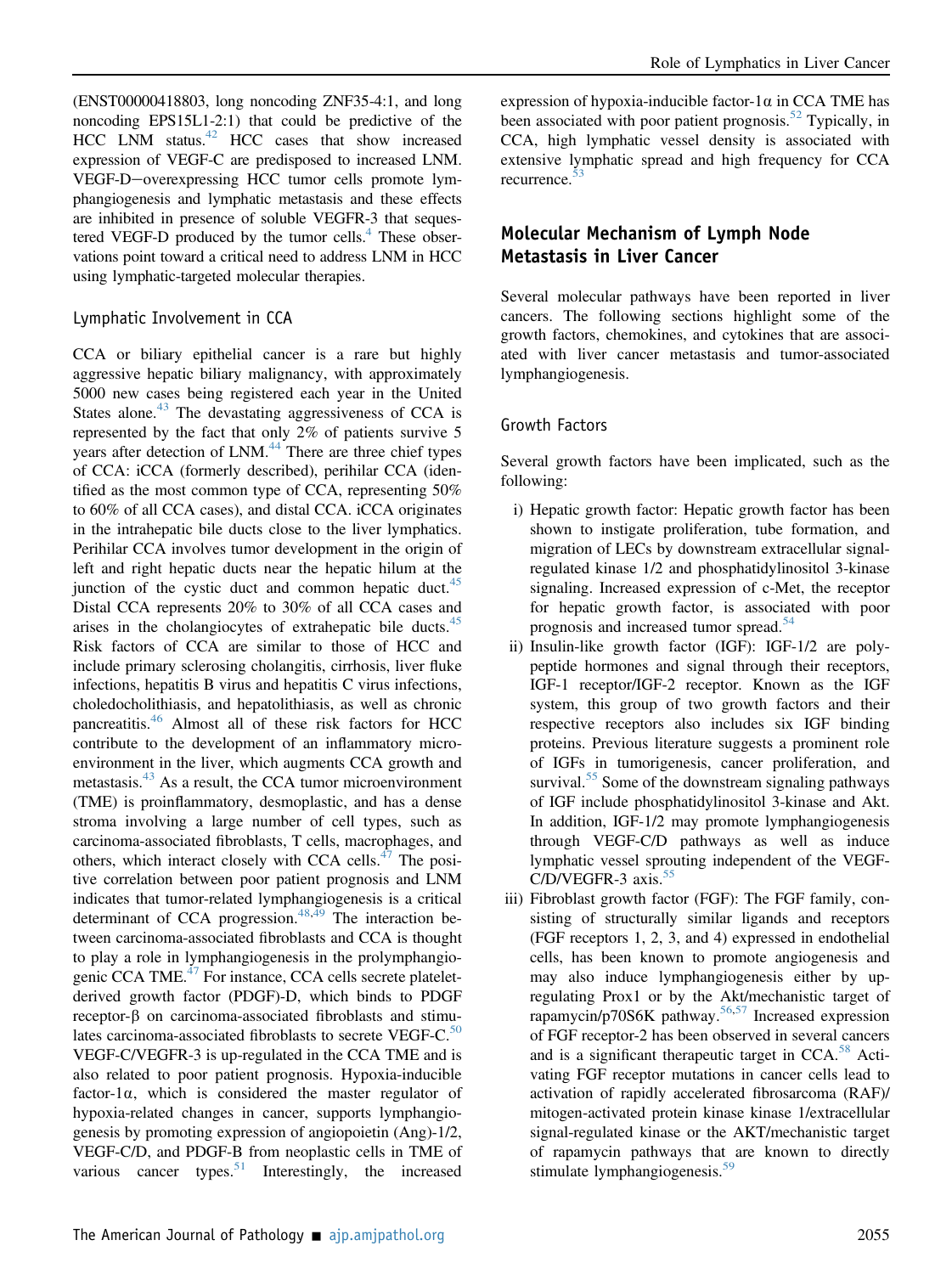- iv) Angs: Ang-2, a ligand for endothelial TEK (Tie2) tyrosine kinase receptor, is induced in hypoxic endothelial cells of tumors. $60$  The Ang family consists of well-characterized Ang-1 and Ang-2 with their receptor Tie-2. Limited information is available about Angs in lymphangiogenesis. Ang-1 is shown to play a role in LEC proliferation and lymphatic vessel sprouting, whereas Ang-2 knockout mice exhibited severe lymphatic dysfunction. $60$  Ang-1 plays a role in vessel enlargement and vasculogenesis and also promotes in-flammatory lymphangiogenesis.<sup>[61](#page-10-16)</sup>
- v) VEGF: Many studies have pointed out the role of the VEGF-C/D/VEGFR-3 axis in cancer progression, in LNM, and associated with poor prognosis. VEGF-C and VEGF-D drive lymphangiogenesis and lymphatic remodeling in tumors that significantly correlate with tumor metastasis to LNs and distant organs. $62$  Notably, lymphatic vessels closer to the metastatic front of the tumor were found to be enlarged and dilated, pointing to the critical regulatory role of VEGFs in mediating tumor-related lymphangiogenesis and LNM.
- vi) Endoglin: Endoglin (CD105) is a transmembrane glycoprotein coreceptor of transforming growth factor- $\beta$ , which was found to be distinctly overexpressed in tumor LECs isolated from metastatic fibrosarcomabased mouse model. The same study showed a similar overexpression of head and neck squamous cell carcinoma and colorectal cancer, thus revealing a possible role for endoglin in the induction of tumor lymphangiogenesis.<sup>[63](#page-10-18)</sup>
- vii) Neuropilins: Neuropilins are a family of transmembrane semaphorin and VEGF coreceptors. VEGF-C/D bind to neuropilin-2 and VEGFR-3 to induce lymphangiogenesis. In preclinical studies, antibodies targeting neuropilin-2 have reduced lymphangiogenesis and metastasis.<sup>[64](#page-10-19)</sup> Thus, in addition to VEGF-C/VEGFR-3, neuropilins can be an essential target for managing tumor lymphangiogenesis.

#### Inflammatory Chemokines

Because the TME is predominantly inflammatory in composition, the role of inflammatory chemokines secreted by different cellular members of the TME and cancer cells is fast emerging to be critical in understanding the fundamental concepts of cancer progression, such as increased tumor cell migration and LNM. LECs are critical players in the inflammatory process and secrete several chemokines, such as CCL19 and CCL21, which bind to CCR7, and CXCL12, which binds and signals through C-X-C chemokine receptor type 4 (CXCR4). These chemokines serve essential functions, such as lymphocyte homing and dendritic cell migration to lymphatic vessels. Lymphatics express several chemokines and cytokines as well as many receptors that provide a mechanism of interaction with

tumor cells that further contribute to increased LNM.<sup>[65](#page-10-20)</sup> Tumor cells drive the formation of a prometastatic niche; and in response to inflammation and immune response, LN LECs show a dramatic response that is in tandem with proliferation of LECs. This further coincides with increased expression of chemokines by the LNs that promote tumor migration. $62$ 

The overall interaction between the tumor cells and lymphatic endothelial cells that promote tumor growth and lymph node metastasis is schematically outlined in [Figure 1](#page-5-0).

## Role of Lymphatics in Cancer Immunomodulation

In addition to aberrant lymphangiogenesis during malignancy and pathologic infection, lymphatics play a critical role in regulating some of the vital antitumor responses by immune cells. As the literature is limited about role of lymphatics in immune response of liver cancers, herein we discuss some of the key mechanisms that have been reported for the lymphatics in immune regulation of other cancers. One of the chief molecular factors regulating lymphangiogenesis is VEGF-C. In fact, high serum levels of VEGF-C have been suggested as a potential biomarker for determining immunotherapeutic outcome in metastatic melanoma. VEGF-C was shown to potentiate immunotherapy by attracting naïve T cells, and serum levels of VEGF-C could potentially be a useful biomarker for predicting immuno-therapy response.<sup>[66](#page-10-21)</sup> Murine models lacking dermal LVs lack an adaptive immune response to tumors, thus highlighting the critical role of LVs in initiating antitumor immunity. One way the LVs can mobilize tumor antigens is via dendritic cells transported with lymph to the TME and  $LNs$ .<sup>[30](#page-9-23)</sup> This observation posts a challenge to develop anti-lymphangiogenic therapeutic strategy as blocking LV formation limits adaptive antitumor immunomodulation. In melanoma, LVs are known to recruit  $CD8<sup>+</sup>$  T cells to the TME via CCL21. The increased presence of activated  $CD8<sup>+</sup>$  T cells has been found in primary melanoma tumor sites thought to occur via VEGF-C/VEGFR-3 signaling.<sup>[67](#page-10-22)</sup> Contrary to the positive effects of lymphatics in cancer immunotherapy, LVs are also known to carry immunosuppressive factors from solid tumors, thus compromising antitumor immu-nity.<sup>[68](#page-10-23)</sup> Some of the antigens transported via lymph and scavenged and presented by LECs are used by cancer cells to develop tolerance against  $CD8<sup>+</sup>$  T cells.<sup>[69](#page-10-24)</sup> LECs show several similarities to liver sinusoidal endothelial cells with regard to antigen processing and cross-presenting capacity. However, they do not show similar immunostimulatory phenotype, as exhibited by the liver sinusoidal endothelial cells (SLECs), and have low expression of costimulatory molecules, such as CD40, CD80, and CD86. This has been attributed to different levels of endotoxin in the portal blood compared with peripheral lymph. $69$  LECs are also known to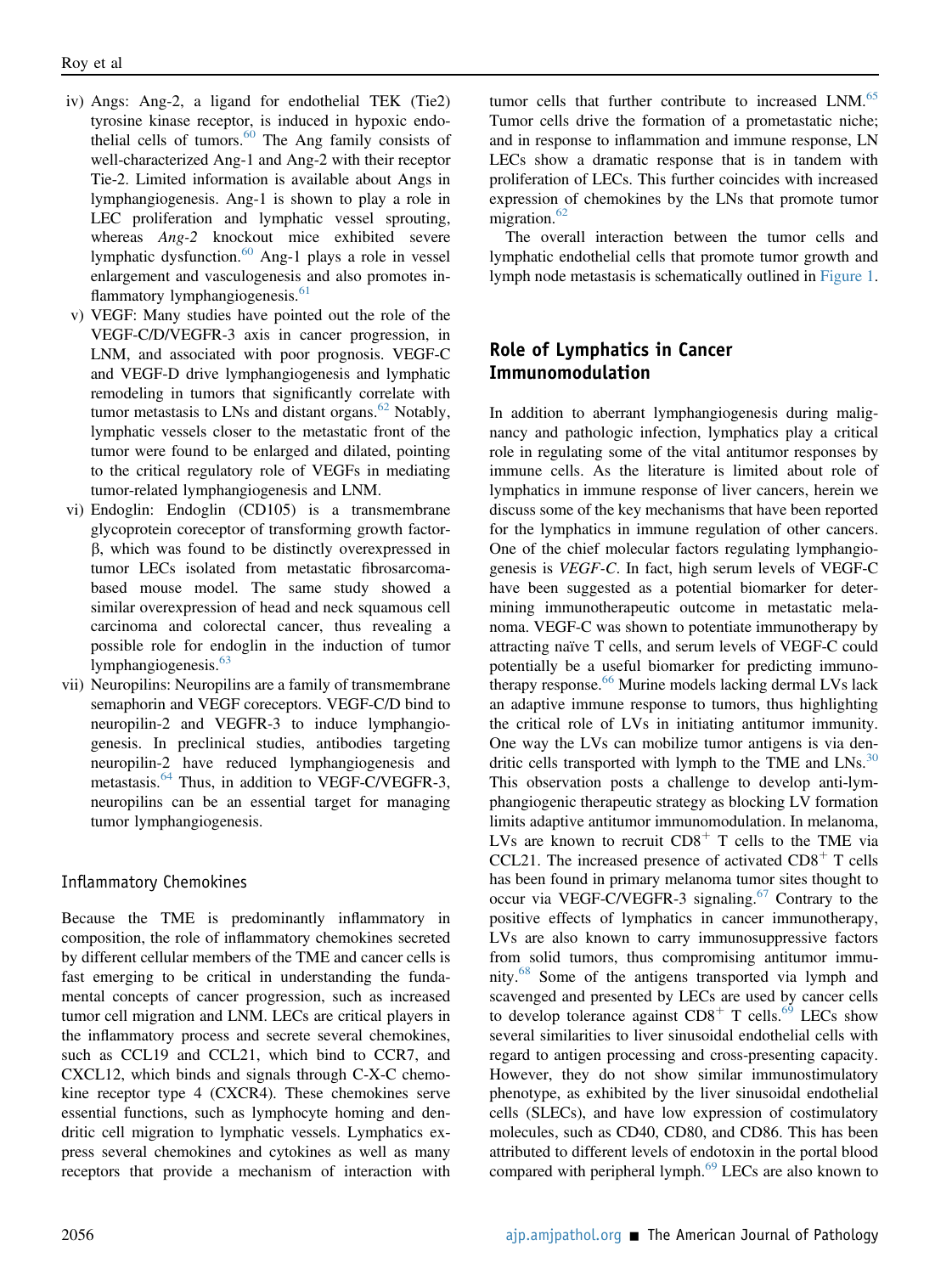<span id="page-5-0"></span>

Figure 1 Molecular pathways that promote lymphangiogenesis in liver cancers. Under hypoxia, hypoxia-inducible factor-1 $\alpha$  (HIF1 $\alpha$ ) increases the transcription of lymphangiogenic factors, such as angiopoietin-1/2 (ANG1/2), vascular endothelial growth factor (VEGF)-C/D, platelet-derived growth factor (PDGF)-B, and PDGF-D. PDGF-D secreted from hepatic cancer cells bind to PDGF receptor (PDGFR)-B expressed on the surface of cancer-associated fibroblast (CAFs), which, in turn, leads to increased transcription of VEGF-C from CAFs. The VEGF-C secreted from CAFs binds to VEGF receptor (VEGFR)-3 on lymphatic endothelial cells (LECs) and induces lymphangiogenesis. In the background of preexisting liver diseases, such as cirrhosis, NF-kB pathway is stimulated in LECs, which increases transcription of Prospero homeobox 1 protein (PROX1) and VEGFR-3, thus up-regulating LEC proliferation and lymphangiogenesis. All these processes lead to a high degree of lymphangiogenesis in the hepatic tumor microenvironment, ultimately aggravating lymph node metastasis. Generated with BioRender.com (Toronto, ON, Canada).

present programmed death-ligand 1 to  $CD8<sup>+</sup>$  T cells to cause T-cell clonal anergy. $70$ 

## Targets and Bottlenecks in Therapeutic Targeting of Lymphatics and Lymphangiogenesis in Liver Cancer

Therapies targeting tumor-related neovascularization over the past two decades have mainly focused on angiogenesis. Currently, >20 different anti-angiogenic drugs exist that have been approved by the Food and Drug Administration of the United States.<sup>71</sup> However, despite this growing number of anti-angiogenic drug discoveries, the impact of these drugs on cancer patient health has been modest at best, with no existing drugs targeting lymphangiogenesis. Furthermore, the mechanisms of lymphangiogenesis remain even more poorly understood in the context of liver cancers, further challenging development of effective therapies.<sup>[46](#page-10-1)</sup> Because of the grim

outcome after LNM in cancer patients, there remains a critical need to understand the specific molecular mechanisms of neovascularization while considering tumor-related lymphangiogenesis. In most of these cancer types, tumor-related lymphangiogenesis involves high levels of VEGF-C production. VEGF-C, which signals through VEGFR-2/3, induces LEC division, survival, and LV formation.<sup>72</sup> Studies targeting tumor lymphangiogenesis in mouse have had mixed success. These studies show that although tumor cells exploit lymphatic drainage to hijack normal immune cell trafficking and reach LN, antitumor  $CD8<sup>+</sup>$  T cells also need lymphatic drainage for active antitumor surveillance, which may explain the minimal efficacy of this study.<sup>[73](#page-10-28)</sup> A recent clinical study targeting VEGFR-3 was developed, which did not show heightened reduction of tumor growth.<sup>74</sup> Tumor-related lymphangiogenesis can occur in distant organs and LNs before LNM, due to preconditioning by primary tumor cells to form a prometastatic niche.<sup>[62](#page-10-17)</sup> Gogineni et al<sup>75</sup> showed that lymphatics of distant organs undergo significant structural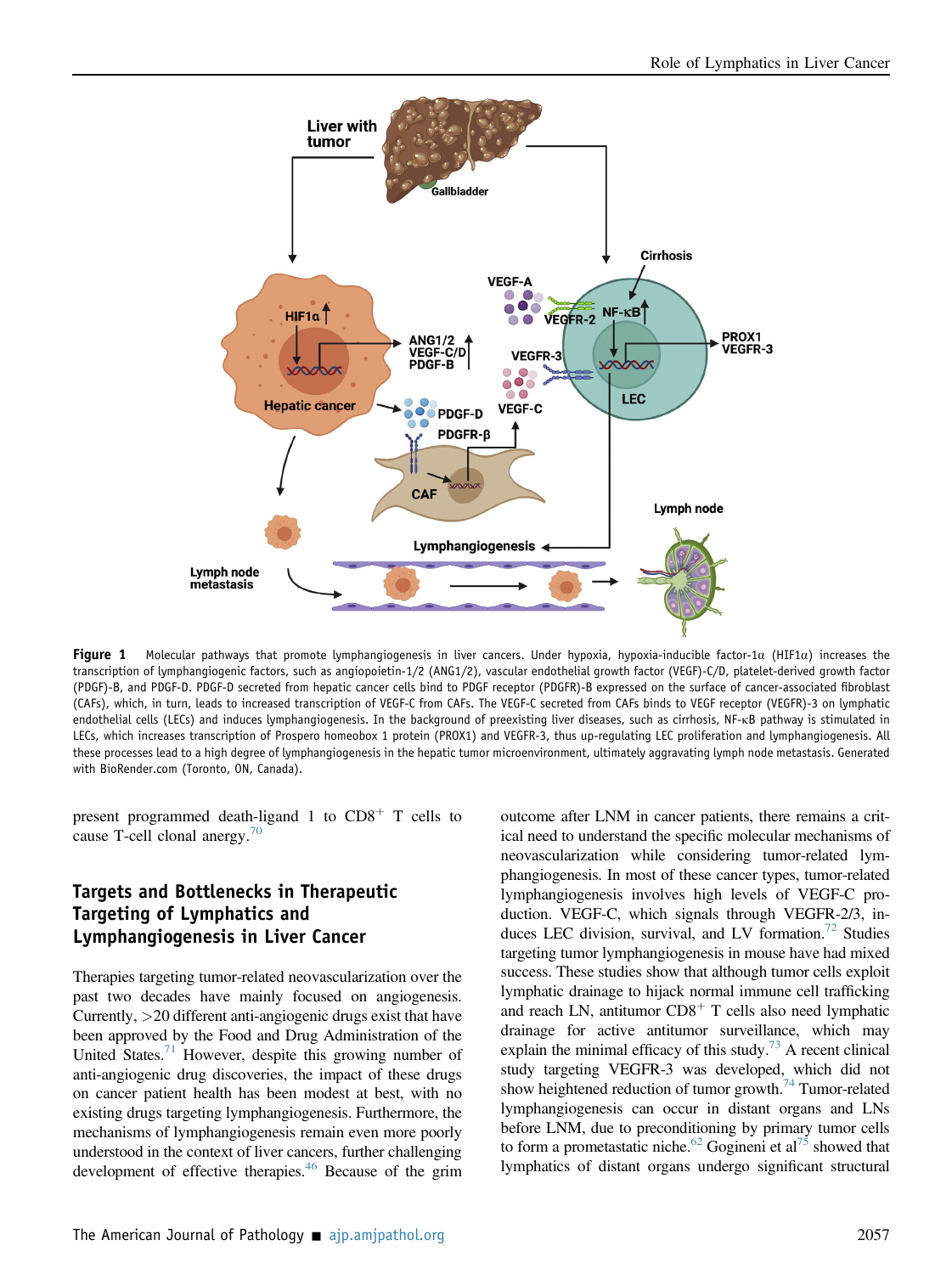remodeling that is affected by the stage of cancer progression. Post-LNM targeting VEGF-C with blocking antibodies inhibited lung metastasis in murine cancer model.<sup>[75](#page-10-30)</sup> Postnatal lymphangiogenesis, however, is not limited to only VEGF-C, and cytokines, growth factors, and hormones have been shown to induce VEGFR-3-independent lymphangiogenesis as well.<sup>[76](#page-10-31)</sup> The quest for a suitable, robust lymphangiogenic target is further complicated by active molecular cross talk between blood and LECs. VEGFR-2, expressed on blood and lymphatic endothelium, and VEGFR-3, expressed on LECs and tumor-related blood vessels, are two examples of angiogenic and lymphangiogenic regulator overlap.<sup>77</sup> Interestingly, it has also been observed that LNM can occur independent of lymphangiogenesis, where cancer cells enter old LVs rather than producing new ones[.78](#page-10-33) Critical studies highlighting the role of tumor-associated macrophages (TAMs) have shown that VEGFR- $3<sup>+</sup>$  TAMs produce VEGF-C, leading to lymphangiogenesis and ensuing therapeutic resistance following administration of paclitaxel in breast and lung cancer patients.<sup>79</sup> In murine models of breast cancer podoplanin<sup>+</sup> TAMs in close apposition to lymphatic vessels via b4-integrin and laminin 5 interaction produced transforming growth factor- $\beta$ 1 that resulted in stronger attachment of TAMs to LVs and remodeled LVs to increase LNM.<sup>[80](#page-11-0)</sup> Multiple routes of tumor dissemination from sentinel lymph nodes (SLNs) exist. Cancer cells enter blood vessels preexisting in sentinel LNs, and from there spread to distant organs, which suggests that lymphangiogenic targeting of distant tissues could be more promising than targeting lym-phangiogenesis in SLNs.<sup>[81,](#page-11-1)[82](#page-11-2)</sup>

Thus, a deeper understanding of molecular mechanisms of tumor-related lymphangiogenesis and LNM, coupled with patient-specific TME changes in liver cancers, is needed to develop anti-lymphangiogenic molecular targets that can inhibit LNM. The following section discusses some of the present advances and therapeutics that target increased tumor vasculature in hepatobiliary cancers. These include the following categories.

#### Drugs Targeting Vasculogenesis in Liver Cancer

In HCC, which is characterized by robust angiogenesis in the TME, the standard treatment regimen of transcatheter chemoembolization chemotherapy has yielded limited success because of intratumoral heterogeneity and the role of chronic liver diseases that often accompany HCC in affecting liver parenchyma. Hence, with the approval of sorafenib, a multitargeting tyrosine kinase inhibitor, the focus of treatment has shifted to targeting vasculogenesis in HCC. Different TME cells, including heterogeneous cancer cells, macrophages, and endothelial cells, are regulated by the VEGF signaling pathway in HCC.<sup>[83](#page-11-3)</sup> Currently, antiangiogenic systemic therapies in clinical trials in the United States, European Union, and China target VEGF and the corresponding receptors. In addition to VEGF, multitargeting tyrosine kinase inhibitors such as the PDGF, FGF,

angiopoietin, and endoglin also target signaling pathways. Some examples include the following:

- i) Sorafenib: Sorafenib is an oral multikinase inhibitor that was approved in 2008 to treat inoperable HCC. It targets VEGF receptors (VEGFR-2/3), RAF proto-oncogene, serine/threonine kinase (Raf-1), and PDGF receptor-ß, thus blocking tumor cell proliferation. In spite of different adverse effects, such as hand-foot syndrome, hypertension, and diarrhea, associated with sorafenib therapy, there has been significant progress in effectively treating these conditions. Hence, in response to this therapy, the overall survival of advanced-stage HCC patients has increased significantly in both Asian (from 6.5 to 8.5 to 8.9 months) and non-Asian (from 10.7 to 11.8 to 15.1 months) groups, between 2005 and 2007.<sup>[84](#page-11-4)</sup> Because of improvement of overall survival and higher tolerance to adverse effects, sorafenib remains to be a first-line drug in treating HCC. Because VEGF-C and RAF signaling are important regulators of tumor-related lymphangiogenesis, sorafenib could also potentially suppress lymphangiogenesis in liver cancers. Currently, the effects of sorafenib in reducing lymphatic vessel density in liver cancer patients remains unexplored. However, one drawback of such tyrosine kinase inhibitor is the structural similarity among multiple tyrosine kinase receptors, thus making it difficult to target a specific pathway. Interestingly, a study conducted with keratoplastic mice showed reduction of total lymphangiogenesis, VEGF-C, and VEGFR-3 expression compared with control group. $85$  Thus, it may be of significance to explore the role of sorafenib in targeting lymphangiogenesis in liver cancer as well.
- ii) Lenvatinib (E7080): Lenvatinib is another tyrosine kinase inhibitor that targets VEGFRs (1-3), PDGF receptor, and FGF receptor. A randomized, open-label, noninferiority designed trial led to its approval in 2018, as a first-line treatment of patients with unresectable HCC.<sup>86</sup> Lenvatinib inhibits LNM of MDA-MB-231 (human breast cancer cell line) via VEGFR-3 inhibition. In mouse xenograft model of breast cancer with lenvatinib-treated MDA-MB-231 cells, there was a significant reduction in lymphatic vessel density, regional LNM, and lung metastasis. In addition, lenvatinib also significantly decreased lymphatic vessel density within metastatic nodules at LNs after primary tumor resection.<sup>87</sup> Furthermore, it inhibits VEGF- and FGF-driven proliferation and angiogenic mechanisms.<sup>[88](#page-11-8)</sup>

#### Antibodies and Decoy Receptors

Because of the importance of the VEGF-C/VEGFR-3 signaling axis in tumor-related lymphangiogenesis, many studies have explored the application of decoy receptors. These decoy receptors are soluble forms of VEGFR-3 that bind to and trap available VEGF-C. For example, He et al<sup>89</sup> showed that adenoviral vector-mediated systemic delivery of soluble VEGFR-3-IgG significantly reduced macrometastasis and the population of proliferating LECs.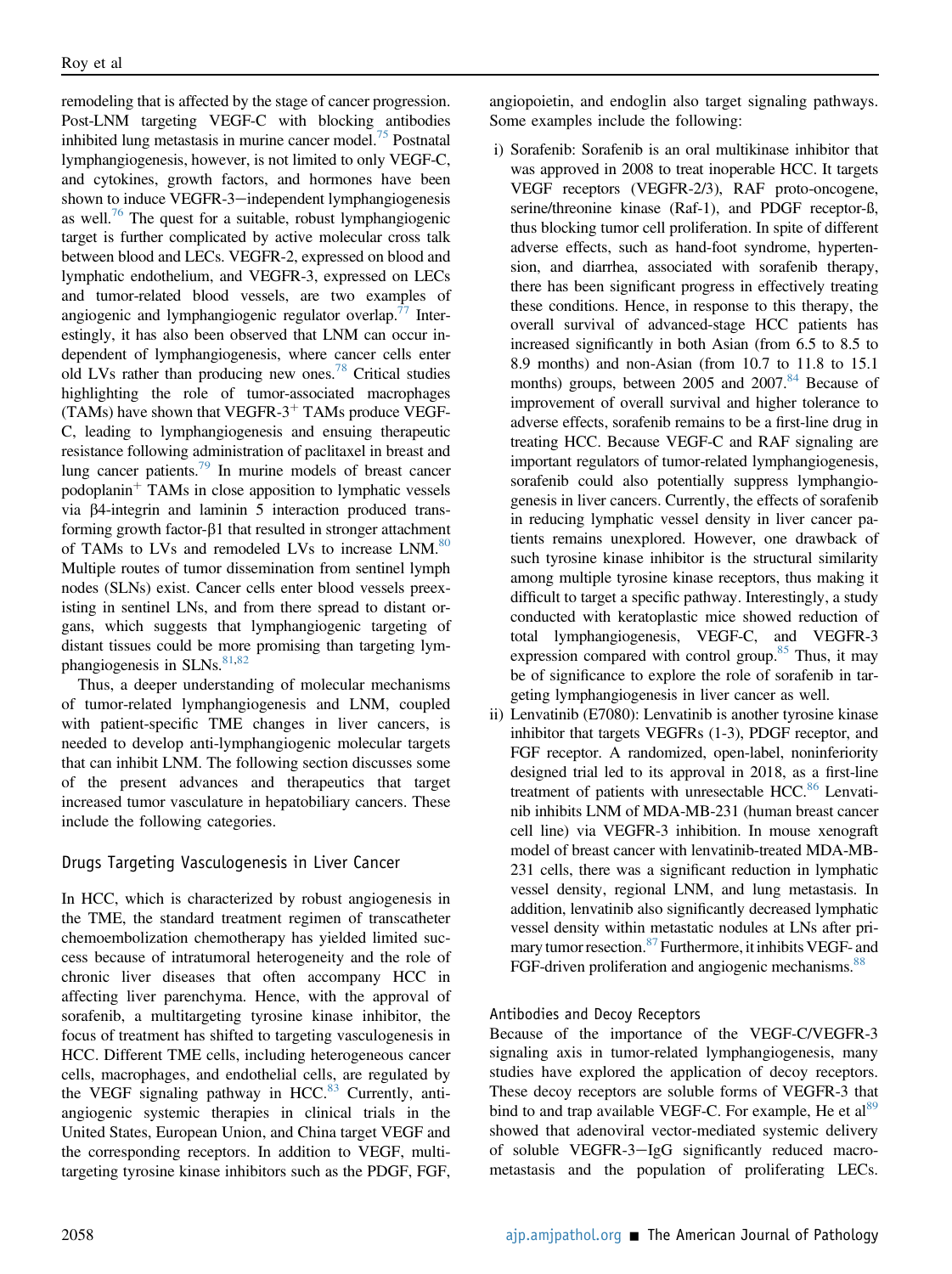<span id="page-7-0"></span>

Figure 2 Current therapeutic and treatment modalities targeting tumor lymphangiogenesis. Soluble vascular endothelial growth factor receptor (VEGFR)-3 receptors serve as decoy agents that bind and inhibit soluble vascular endothelial growth factor (VEGF)-C, thus keeping them away from VEGFR-3 or neuropilin-1/2 (NRP1/2) coreceptor on lymphatic endothelial cell (LEC) surface. Multikinase inhibitors, like sorafenib and lenvatinib, bind to and block multiple receptors (which bind to lymphangiogenic factors), such as platelet-derived growth factor receptor (PDGFR), VEGFR-3, fibroblast growth factor receptor (FGFR), and rapidly accelerated fibrosarcoma (RAF) kinases. Monoclonal peptibodies, like trebananib, bind to tyrosine kinase with Ig-like and epidermal growth factor (EGF)-like domains 1/2 (TIE1/2) receptor, thus preventing binding of angiopoietin-1/2 (ANG1/2). Photodynamic therapy takes place through liposomemediated, lymphatic-specific delivery of verteporfin, which can kill cancer cells inside lymphatic vessels (LVs), thus reducing cancer metastasis. This specifically happens only inside the LVs. MEK, mitogen-activated protein kinase kinase; RAS, rat sarcoma. Generated with BioRender.com (Toronto, ON, Canada).

Furthermore, sentinel lymph node metastasis was decreased in tumor-bearing mice in a different study, where tumor cells expressing soluble VEGFR-3-Ig blocked VEGF-C while reducing the formation of tumor lymphatics.  $90$ 

#### Monoclonal Antibodies

In addition to decoy receptors, monoclonal antibodies blocking VEGFR-3 have also been used to target lymphangiogenesis. Bevacizumab is one such anti-VEGF antibody being tested in colon, kidney, and non-small-cell lung cancer treatment. The combinatorial therapy of bevacizumab with  $VGX-100$  (which is an anti $-VEGF-C$  antibody) has shown considerable efficacy. However, one of the limitations of anti-VEGF-C therapies is the existence of other signaling pathways activating lymphangiogenesis. Another peptibody targeting lymphangiogenic or angiogenic factors is trebananib (AMG-386), which is an angiopoietin-1/2 neutralizing agent. Trebananib consists of Ang-1/2 binding sequence and Fc region of Ang-1/2 antibody. By preventing Tie-2 receptor binding by Ang-1/2, tumor growth has been shown to reduce in mouse xenograft models.<sup>[91](#page-11-11)</sup> In addition to targeting VEGF-C/VEGFR-3, VEGFR-2 has also been shown to play an important role in lymphangiogenesis. Ramucirumab, a human monoclonal  $anti-VEGFR-2$  antibody, may be important in targeting VEGFR-2-mediated lymphangiogenesis. $^{92}$  $^{92}$  $^{92}$ 

#### Photodynamic Therapy

Photodynamic therapeutic regimens have shown promising results for liver malignancies, such as CCA, that often present at inoperable stages.<sup>[93](#page-11-13)</sup> Photodynamic therapy involves using visible light of a specific wavelength and has been used to target metastatic cancer cells in transit through LVs. Tammela et  $al^{94}$  $al^{94}$  $al^{94}$ used liposome-mediated verteporfin delivery to LVs, which caused a 37.5% reduction of melanoma metastasis in the ears of a mouse melanoma model. One crucial difference between VEGFR-3 inhibition-based therapies and photodynamic therapy is the specific reduction of preexisting lymphatic vessels, whereas with decoy receptors and antibodies, only new lymphatic growth can be targeted. Lymphatic ablation occured at low dose of verteporfin (25 ng); however, the blood vessels were not affected At a higher dose (100 ng) of verteporfin, local blood vessels were affected as well. Thus, with photodynamic therapy, it is possible to perform site-specific lymphatic ablation, which, in a dose- and intensity-dependent manner, can be used to target lymphatic versus blood vessels.<sup>[95](#page-11-15)</sup>

The different strategies and therapies used to target various facets of LEC activation or metastatic target cells in hepatobiliary malignancies are shown in [Figure 2](#page-7-0).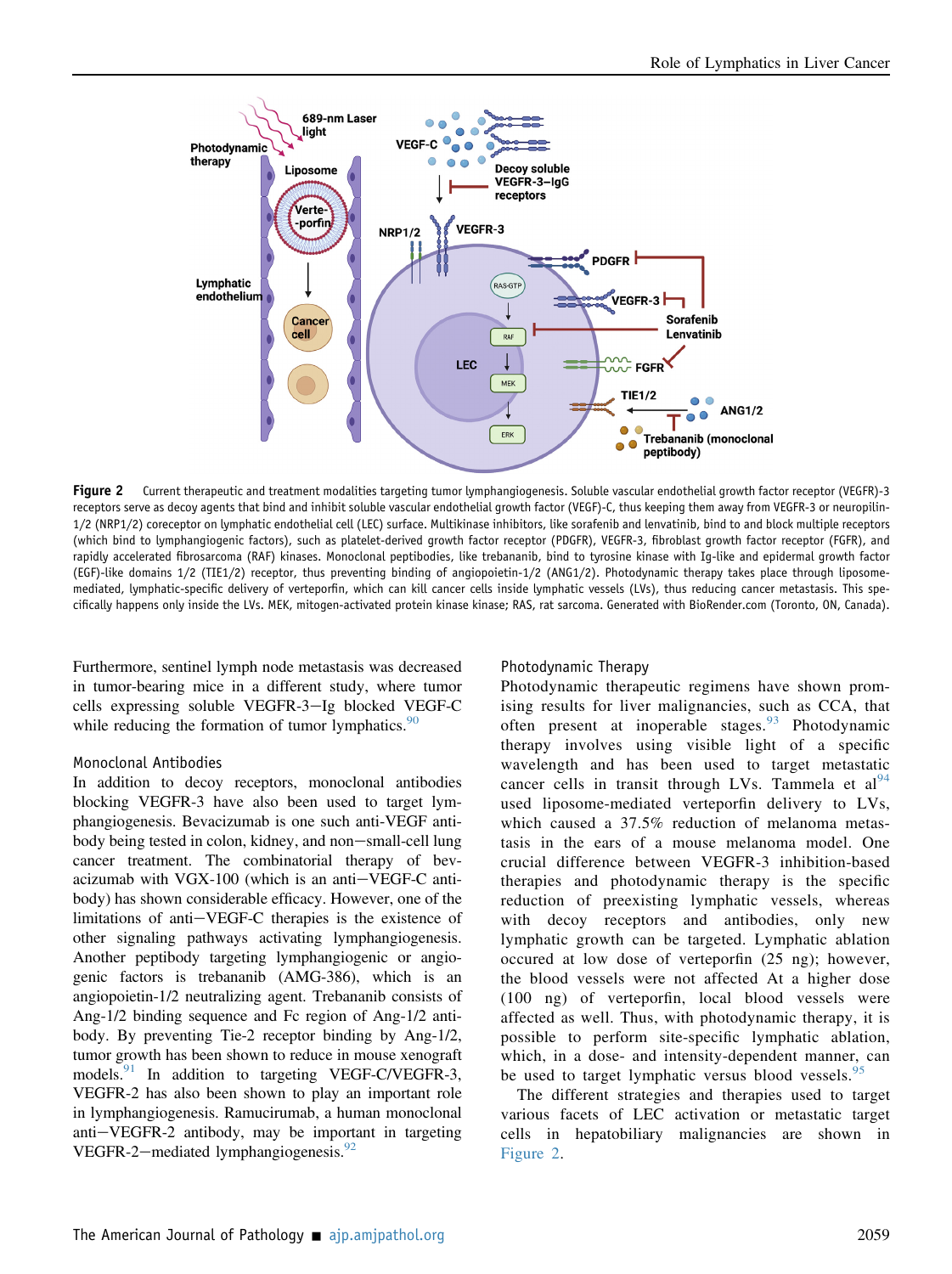## Molecular Mechanisms of Therapeutic Resistance in Liver Cancer

One critical limitation to primary liver cancer management is that it is often completely nonresponsive to traditional pharmacologic treatments. Several experimental models are currently in use for developing a better understanding of drug resistance in liver cancers. These include both in vitro culture-based models, multicellular three-dimensional models (spheroids and organoids) $96$  that mimic the TME, and several in vivo orthotopic mouse tumor xenografts or chemically or genetically induced liver carcinogenesis in mouse models. These are extensively reviewed by Marin et al. $97$  Critically important regulators of therapeutic resistance in liver cancers are the ATP-binding cassette (ABC) transporters, such as multidrug resistance protein 1/P-glycoprotein (ABCB1), multi-drug resistance protein 2 (MRP2; ABCC2) in hepato-blastoma and HCC, and MRP3 (ABCC3) in CCA.<sup>[98](#page-11-18)</sup> Plasma membrane vesicles used in several assays have revealed important information regarding drug development in liver cancers. One such assay is the ATPase assay, which uses inside-out plasma membrane vesicles as well as leaky plasma membrane vesicles to determine if a potential drug candidate can serve as a substrate and/or inhibitor.<sup>99</sup> Mechanisms of chemoresistance (MOC) have been recently established in CCA, which are as follows: decreased drug uptake, leading to changes in intracellular circulating drug (MOC-1a); enhanced drug efflux (MOC-1b); altered relative concentration of prodrug, active drug, and inactive metabolites (MOC-2); changes in the molecular targets of antitumor drugs (MOC-3); enhanced DNA damage repair due to drug in tumor cells (MOC-4); and impaired apoptosis, leading to prolonged tumor cell survival (MOC-5).<sup>100</sup> Although these mechanisms have been studied in liver cancer cells, to develop anti-lymphangiogenic drugs, the role of these molecular resistance mechanisms in LECs, TAMs, or various other cellular TME members also needs to be explored.

## Conclusion and Future Directions

The role of lymphatics in the context of chronic and acute liver diseases, including hepatic cancers, has been grossly understudied. The poor patient outcome associated with enhanced lymphatic infiltration in different hepatobiliary malignancies, as highlighted above, warrants studies dedicated to understanding the following: i) identification of robust LEC markers for liver, ii) determination of the specific role of LECs in progression of various liver disease, and iii) identification of molecular lymphatic targets for improved therapeutic outcomes.

i) Identification of robust LEC markers for the liver: Currently, the known molecular markers of LECs are expressed by one or more hepatic cell types, such as cholangiocytes, hepatocytes, or liver sinusoidal endothelial cells. Therefore, a combination of markers has been used in some recent studies concerning hepatic cell type and disease variant. For instance, podoplanin/ Lyve1 and cytokeratin 19 have been used to distinguish LECs and cholangiocytes.<sup>[16](#page-9-25)</sup>

- ii) Determination of the specific role of LECs in the progression of various liver diseases: Up-regulation of different molecular factors, such as VEGF-C, multiple cytokines, and chemokines, has been correlated with increased LNM and poor patient prognosis in other cancer types. However, the role of these molecular factors in the context of LEC involvement in hepatic cancers needs to be primarily evaluated to unravel new interaction pathways that govern the cross talk of LEC and primary/secondary hepatic cancer cells. Some of these molecular cues can be derived from the proteins responsible for inducing an inflammatory stroma, which also increases lymphangiogenesis.
- iii) Identification of molecular lymphatic targets for improved therapeutic outcomes: The involvement of lymphatics in shaping the chemotherapeutic outcomes of hepatic cancers is of high clinical significance due to patients' poor prognosis with LNM. Because programmed death-ligand 1-bearing LECs modulate immunologic responses to cancer, identifying new molecular targets can help improve the response to techniques, like cancer immunotherapy. Furthermore, most traditional therapies preclude the lymphatics, thereby keeping an active channel of metastasis.

To develop targeted therapeutic approaches for LNM, tumor-related lymphangiogenesis, and immune alteration by lymphatics, the necessary evil of LV formation during cancer must be addressed. Therefore, future studies with a greater attention to the area of lymphatic involvement in liver malignancy are in dire need.

## Author Contributions

S.R., P.B., and S.C. performed literature search and drafted the manuscript; S.R. prepared the figures; S.R., P.B., B.E., K.J.B., D.Z., G.A., S.G., and S.C. edited, critically revised, and proofread the manuscript; all authors read and approved the final manuscript.

## <span id="page-8-0"></span>References

- 1. [Dasgupta P, Henshaw C, Youlden DR, Clark PJ, Aitken JF,](http://refhub.elsevier.com/S0002-9440(21)00384-9/sref1) [Baade PD: Global trends in incidence rates of primary adult liver](http://refhub.elsevier.com/S0002-9440(21)00384-9/sref1) [cancers: a systematic review and meta-analysis. Front Oncol 2020,](http://refhub.elsevier.com/S0002-9440(21)00384-9/sref1) [10:171](http://refhub.elsevier.com/S0002-9440(21)00384-9/sref1)
- <span id="page-8-2"></span><span id="page-8-1"></span>2. [Ananthakrishnan A, Gogineni V, Saeian K: Epidemiology of primary](http://refhub.elsevier.com/S0002-9440(21)00384-9/sref2) [and secondary liver cancers. Semin Intervent Radiol 2006, 23:47](http://refhub.elsevier.com/S0002-9440(21)00384-9/sref2)-[63](http://refhub.elsevier.com/S0002-9440(21)00384-9/sref2)
- 3. [Yang JD, Hainaut P, Gores GJ, Amadou A, Plymoth A, Roberts LR:](http://refhub.elsevier.com/S0002-9440(21)00384-9/sref3) [A global view of hepatocellular carcinoma: trends, risk, prevention](http://refhub.elsevier.com/S0002-9440(21)00384-9/sref3) [and management. Nat Rev Gastroenterol Hepatol 2019, 16:589](http://refhub.elsevier.com/S0002-9440(21)00384-9/sref3)-[604](http://refhub.elsevier.com/S0002-9440(21)00384-9/sref3)
- <span id="page-8-3"></span>4. [Thelen A, Scholz A, Benckert C, von Marschall Z, Schroder M,](http://refhub.elsevier.com/S0002-9440(21)00384-9/sref4) [Wiedenmann B, Neuhaus P, Rosewicz S, Jonas S: VEGF-D promotes](http://refhub.elsevier.com/S0002-9440(21)00384-9/sref4)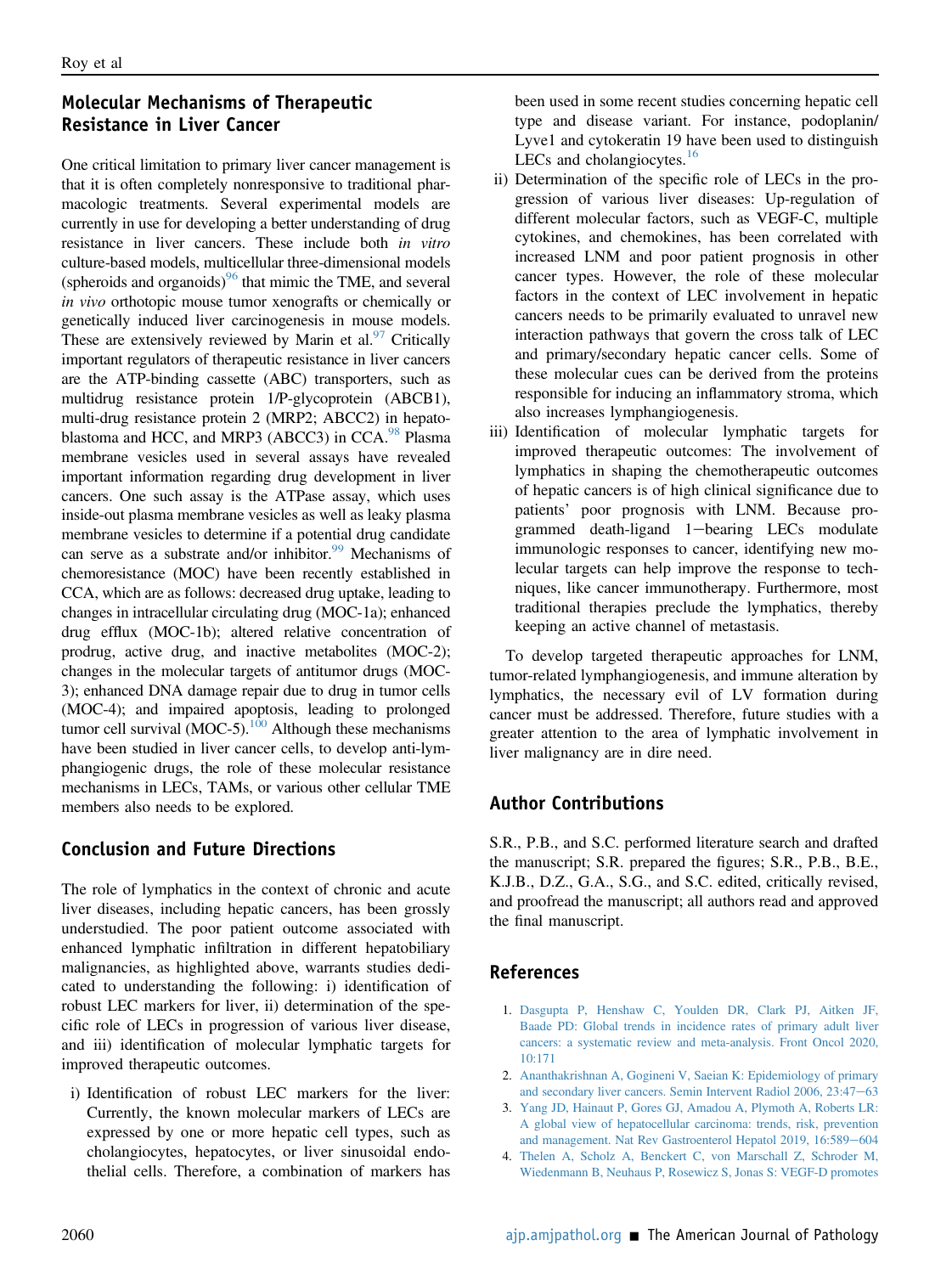[tumor growth and lymphatic spread in a mouse model of hepatocel](http://refhub.elsevier.com/S0002-9440(21)00384-9/sref4)[lular carcinoma. Int J Cancer 2008, 122:2471](http://refhub.elsevier.com/S0002-9440(21)00384-9/sref4)-[2481](http://refhub.elsevier.com/S0002-9440(21)00384-9/sref4)

- <span id="page-9-0"></span>5. [McGlynn KA, London WT: The global epidemiology of hepatocel](http://refhub.elsevier.com/S0002-9440(21)00384-9/sref5)[lular carcinoma: present and future. Clin Liver Dis 2011, 15:](http://refhub.elsevier.com/S0002-9440(21)00384-9/sref5)  $223 - 243$  $223 - 243$ , vii-x
- <span id="page-9-1"></span>6. [Esnaola NF, Meyer JE, Karachristos A, Maranki JL, Camp ER,](http://refhub.elsevier.com/S0002-9440(21)00384-9/sref6) [Denlinger CS: Evaluation and management of intrahepatic and](http://refhub.elsevier.com/S0002-9440(21)00384-9/sref6) [extrahepatic cholangiocarcinoma. Cancer 2016, 122:1349](http://refhub.elsevier.com/S0002-9440(21)00384-9/sref6)-[1369](http://refhub.elsevier.com/S0002-9440(21)00384-9/sref6)
- <span id="page-9-2"></span>7. [Nakeeb A, Pitt HA, Sohn TA, Coleman J, Abrams RA, Piantadosi S,](http://refhub.elsevier.com/S0002-9440(21)00384-9/sref7) [Hruban RH, Lillemoe KD, Yeo CJ, Cameron JL: Chol](http://refhub.elsevier.com/S0002-9440(21)00384-9/sref7)[angiocarcinoma: a spectrum of intrahepatic, perihilar, and distal tu](http://refhub.elsevier.com/S0002-9440(21)00384-9/sref7)[mors. Ann Surg 1996, 224:463](http://refhub.elsevier.com/S0002-9440(21)00384-9/sref7)-[473; discussion 473-475](http://refhub.elsevier.com/S0002-9440(21)00384-9/sref7)
- <span id="page-9-3"></span>8. [Amini N, Ejaz A, Spolverato G, Kim Y, Herman JM, Pawlik TM:](http://refhub.elsevier.com/S0002-9440(21)00384-9/sref8) [Temporal trends in liver-directed therapy of patients with intrahepatic](http://refhub.elsevier.com/S0002-9440(21)00384-9/sref8) [cholangiocarcinoma in the United States: a population-based analysis.](http://refhub.elsevier.com/S0002-9440(21)00384-9/sref8) [J Surg Oncol 2014, 110:163](http://refhub.elsevier.com/S0002-9440(21)00384-9/sref8)-[170](http://refhub.elsevier.com/S0002-9440(21)00384-9/sref8)
- <span id="page-9-4"></span>9. [Millan M, Delgado A, Caicedo LA, Arrunategui AM, Meneses CA,](http://refhub.elsevier.com/S0002-9440(21)00384-9/sref9) [Villegas JI, Serrano O, Caicedo L, Duque M, Echeverri GJ: Liver](http://refhub.elsevier.com/S0002-9440(21)00384-9/sref9) [angiosarcoma: rare tumour associated with a poor prognosis, litera](http://refhub.elsevier.com/S0002-9440(21)00384-9/sref9)[ture review and case report. Int J Surg Case Rep 2016, 28:165](http://refhub.elsevier.com/S0002-9440(21)00384-9/sref9)-[168](http://refhub.elsevier.com/S0002-9440(21)00384-9/sref9)
- <span id="page-9-5"></span>10. [Chaudhary P, Bhadana U, Singh RA, Ahuja A: Primary hepatic](http://refhub.elsevier.com/S0002-9440(21)00384-9/sref10) [angiosarcoma. Eur J Surg Oncol 2015, 41:1137](http://refhub.elsevier.com/S0002-9440(21)00384-9/sref10)-[1143](http://refhub.elsevier.com/S0002-9440(21)00384-9/sref10)
- <span id="page-9-6"></span>11. [Yi LL, Zhang JX, Zhou SG, Wang J, Huang YQ, Li J, Yu X,](http://refhub.elsevier.com/S0002-9440(21)00384-9/sref11) [Wang RN: CT and MRI studies of hepatic angiosarcoma. Clin Radiol](http://refhub.elsevier.com/S0002-9440(21)00384-9/sref11)  $2019, 74:406.e1 - e8$  $2019, 74:406.e1 - e8$  $2019, 74:406.e1 - e8$
- <span id="page-9-7"></span>12. [Barrowman JA: Hepatic lymph and lymphatics. Edited by](http://refhub.elsevier.com/S0002-9440(21)00384-9/sref12) [McIntyre N, Benhamou JP, Bircher J, Rizzetto M. In Oxford Text](http://refhub.elsevier.com/S0002-9440(21)00384-9/sref12)[book of Clinical Hepatology. New York, NY: Oxford University](http://refhub.elsevier.com/S0002-9440(21)00384-9/sref12) [Press, 1991. pp. 37](http://refhub.elsevier.com/S0002-9440(21)00384-9/sref12)-[40](http://refhub.elsevier.com/S0002-9440(21)00384-9/sref12)
- <span id="page-9-8"></span>13. [Ohtani O, Ohtani Y: Lymph circulation in the liver. Anat Rec](http://refhub.elsevier.com/S0002-9440(21)00384-9/sref13) [\(Hoboken\) 2008, 291:643](http://refhub.elsevier.com/S0002-9440(21)00384-9/sref13)-[652](http://refhub.elsevier.com/S0002-9440(21)00384-9/sref13)
- <span id="page-9-9"></span>14. [Tanaka M, Iwakiri Y: Lymphatics in the liver. Curr Opin Immunol](http://refhub.elsevier.com/S0002-9440(21)00384-9/sref14) [2018, 53:137](http://refhub.elsevier.com/S0002-9440(21)00384-9/sref14)-[142](http://refhub.elsevier.com/S0002-9440(21)00384-9/sref14)
- <span id="page-9-10"></span>15. [Frenkel NC, Poghosyan S, Verheem A, Padera TP, Rinkes I,](http://refhub.elsevier.com/S0002-9440(21)00384-9/sref15) [Kranenburg O, Hagendoorn J: Liver lymphatic drainage patterns](http://refhub.elsevier.com/S0002-9440(21)00384-9/sref15) [follow segmental anatomy in a murine model. Sci Rep 2020, 10:](http://refhub.elsevier.com/S0002-9440(21)00384-9/sref15) [21808](http://refhub.elsevier.com/S0002-9440(21)00384-9/sref15)
- <span id="page-9-25"></span>16. [Burchill MA, Goldberg AR, Tamburini BAJ: Emerging roles for](http://refhub.elsevier.com/S0002-9440(21)00384-9/sref16) [lymphatics in chronic liver disease. Front Physiol 2019, 10:1579](http://refhub.elsevier.com/S0002-9440(21)00384-9/sref16)
- <span id="page-9-26"></span>17. [Trutmann M, Sasse D: The lymphatics of the liver. Anat Embryol](http://refhub.elsevier.com/S0002-9440(21)00384-9/sref17) [\(Berl\) 1994, 190:201](http://refhub.elsevier.com/S0002-9440(21)00384-9/sref17)-[209](http://refhub.elsevier.com/S0002-9440(21)00384-9/sref17)
- <span id="page-9-11"></span>18. [Tanaka M, Iwakiri Y: The hepatic lymphatic vascular system:](http://refhub.elsevier.com/S0002-9440(21)00384-9/sref18) [structure, function, markers, and lymphangiogenesis. Cell Mol Gas](http://refhub.elsevier.com/S0002-9440(21)00384-9/sref18)[troenterol Hepatol 2016, 2:733](http://refhub.elsevier.com/S0002-9440(21)00384-9/sref18)-[749](http://refhub.elsevier.com/S0002-9440(21)00384-9/sref18)
- <span id="page-9-12"></span>19. [Iwakiri Y: The lymphatic system: a new frontier in hepatology.](http://refhub.elsevier.com/S0002-9440(21)00384-9/sref19) [Hepatology 2016, 64:706](http://refhub.elsevier.com/S0002-9440(21)00384-9/sref19)-[707](http://refhub.elsevier.com/S0002-9440(21)00384-9/sref19)
- <span id="page-9-13"></span>20. [Poonkhum R, Pisetpaisan K, Wang BJ, Anupunpisit V, Ohtani Y,](http://refhub.elsevier.com/S0002-9440(21)00384-9/sref20) [Ohtani O: Origins and pathways of](http://refhub.elsevier.com/S0002-9440(21)00384-9/sref20) fluid entering sublobular [lymphatic vessels in cat livers. Arch Histol Cytol 2003, 66:](http://refhub.elsevier.com/S0002-9440(21)00384-9/sref20)  $317 - 326$  $317 - 326$  $317 - 326$
- <span id="page-9-14"></span>21. [Amini N, Ejaz A, Spolverato G, Maithel SK, Kim Y, Pawlik TM:](http://refhub.elsevier.com/S0002-9440(21)00384-9/sref21) [Management of lymph nodes during resection of hepatocellular car](http://refhub.elsevier.com/S0002-9440(21)00384-9/sref21)[cinoma and intrahepatic cholangiocarcinoma: a systematic review. J](http://refhub.elsevier.com/S0002-9440(21)00384-9/sref21) [Gastrointest Surg 2014, 18:2136](http://refhub.elsevier.com/S0002-9440(21)00384-9/sref21)-[2148](http://refhub.elsevier.com/S0002-9440(21)00384-9/sref21)
- <span id="page-9-15"></span>22. [Chaudhry S, Emond J, Griesemer A: Immune cell traf](http://refhub.elsevier.com/S0002-9440(21)00384-9/sref22)ficking to the [liver. Transplantation 2019, 103:1323](http://refhub.elsevier.com/S0002-9440(21)00384-9/sref22)-[1337](http://refhub.elsevier.com/S0002-9440(21)00384-9/sref22)
- <span id="page-9-16"></span>23. [Delemos AS, Friedman LS: Systemic causes of cholestasis. Clin](http://refhub.elsevier.com/S0002-9440(21)00384-9/sref23) Liver Dis 2013,  $17:301-317$  $17:301-317$
- <span id="page-9-17"></span>24. [Yokomori H, Oda M, Kaneko F, Kawachi S, Tanabe M,](http://refhub.elsevier.com/S0002-9440(21)00384-9/sref24) [Yoshimura K, Kitagawa Y, Hibi T: Lymphatic marker](http://refhub.elsevier.com/S0002-9440(21)00384-9/sref24) [podoplanin/D2-40 in human advanced cirrhotic liver](http://refhub.elsevier.com/S0002-9440(21)00384-9/sref24)–re-evalua[tions of microlymphatic abnormalities. BMC Gastroenterol 2010,](http://refhub.elsevier.com/S0002-9440(21)00384-9/sref24) [10:131](http://refhub.elsevier.com/S0002-9440(21)00384-9/sref24)
- <span id="page-9-18"></span>25. [Franchitto A, Onori P, Renzi A, Carpino G, Mancinelli R, Alvaro D,](http://refhub.elsevier.com/S0002-9440(21)00384-9/sref25) [Gaudio E: Expression of vascular endothelial growth factors and their](http://refhub.elsevier.com/S0002-9440(21)00384-9/sref25) [receptors by hepatic progenitor cells in human liver diseases. Hep](http://refhub.elsevier.com/S0002-9440(21)00384-9/sref25)[atobiliary Surg Nutr 2013, 2:68](http://refhub.elsevier.com/S0002-9440(21)00384-9/sref25)-[77](http://refhub.elsevier.com/S0002-9440(21)00384-9/sref25)
- <span id="page-9-19"></span>26. [Corpechot C, Carrat F, Poupon R, Poupon RE: Primary biliary](http://refhub.elsevier.com/S0002-9440(21)00384-9/sref26) [cirrhosis: incidence and predictive factors of cirrhosis development in](http://refhub.elsevier.com/S0002-9440(21)00384-9/sref26) [ursodiol-treated patients. Gastroenterology 2002, 122:652](http://refhub.elsevier.com/S0002-9440(21)00384-9/sref26)-[658](http://refhub.elsevier.com/S0002-9440(21)00384-9/sref26)
- <span id="page-9-20"></span>27. [Razumilava N, Gores GJ, Lindor KD: Cancer surveillance in patients](http://refhub.elsevier.com/S0002-9440(21)00384-9/sref27) [with primary sclerosing cholangitis. Hepatology 2011, 54:](http://refhub.elsevier.com/S0002-9440(21)00384-9/sref27)  $1842 - 1852$  $1842 - 1852$  $1842 - 1852$
- <span id="page-9-21"></span>28. [Lukacs-Kornek V: The role of lymphatic endothelial cells in liver](http://refhub.elsevier.com/S0002-9440(21)00384-9/sref28) [injury and tumor development. Front Immunol 2016, 7:548](http://refhub.elsevier.com/S0002-9440(21)00384-9/sref28)
- <span id="page-9-22"></span>29. [Flister MJ, Wilber A, Hall KL, Iwata C, Miyazono K, Nisato RE,](http://refhub.elsevier.com/S0002-9440(21)00384-9/sref29) [Pepper MS, Zawieja DC, Ran S: In](http://refhub.elsevier.com/S0002-9440(21)00384-9/sref29)flammation induces lym[phangiogenesis through up-regulation of VEGFR-3 mediated by NF](http://refhub.elsevier.com/S0002-9440(21)00384-9/sref29)[kappaB and Prox1. Blood 2010, 115:418](http://refhub.elsevier.com/S0002-9440(21)00384-9/sref29)-[429](http://refhub.elsevier.com/S0002-9440(21)00384-9/sref29)
- <span id="page-9-23"></span>30. [Lund AW, Wagner M, Fankhauser M, Steinskog ES, Broggi MA,](http://refhub.elsevier.com/S0002-9440(21)00384-9/sref30) [Spranger S, Gajewski TF, Alitalo K, Eikesdal HP, Wiig H,](http://refhub.elsevier.com/S0002-9440(21)00384-9/sref30) [Swartz MA: Lymphatic vessels regulate immune microenvironments](http://refhub.elsevier.com/S0002-9440(21)00384-9/sref30) [in human and murine melanoma. J Clin Invest 2016, 126:3389](http://refhub.elsevier.com/S0002-9440(21)00384-9/sref30)-[3402](http://refhub.elsevier.com/S0002-9440(21)00384-9/sref30)
- <span id="page-9-24"></span>31. [Swartz MA: Immunomodulatory roles of lymphatic vessels in cancer](http://refhub.elsevier.com/S0002-9440(21)00384-9/sref31) progression. Cancer Immunol Res  $2014$ ,  $2:701-707$  $2:701-707$
- <span id="page-9-27"></span>32. [Xiaohong S, Huikai L, Feng W, Ti Z, Yunlong C, Qiang L: Clinical](http://refhub.elsevier.com/S0002-9440(21)00384-9/sref32) signifi[cance of lymph node metastasis in patients undergoing partial](http://refhub.elsevier.com/S0002-9440(21)00384-9/sref32) [hepatectomy for hepatocellular carcinoma. World J Surg 2010, 34:](http://refhub.elsevier.com/S0002-9440(21)00384-9/sref32) [1028](http://refhub.elsevier.com/S0002-9440(21)00384-9/sref32)-[1033](http://refhub.elsevier.com/S0002-9440(21)00384-9/sref32)
- <span id="page-9-28"></span>33. [Xia F, Wu L, Lau WY, Li G, Huan H, Qian C, Ma K, Bie P: Positive](http://refhub.elsevier.com/S0002-9440(21)00384-9/sref33) [lymph node metastasis has a marked impact on the long-term survival](http://refhub.elsevier.com/S0002-9440(21)00384-9/sref33) [of patients with hepatocellular carcinoma with extrahepatic metas](http://refhub.elsevier.com/S0002-9440(21)00384-9/sref33)[tasis. PLoS One 2014, 9:e95889](http://refhub.elsevier.com/S0002-9440(21)00384-9/sref33)
- <span id="page-9-29"></span>34. [Lee CW, Chan KM, Lee CF, Yu MC, Lee WC, Wu TJ, Chen MF:](http://refhub.elsevier.com/S0002-9440(21)00384-9/sref34) [Hepatic resection for hepatocellular carcinoma with lymph node](http://refhub.elsevier.com/S0002-9440(21)00384-9/sref34) [metastasis: clinicopathological analysis and survival outcome. Asian J](http://refhub.elsevier.com/S0002-9440(21)00384-9/sref34) [Surg 2011, 34:53](http://refhub.elsevier.com/S0002-9440(21)00384-9/sref34)-[62](http://refhub.elsevier.com/S0002-9440(21)00384-9/sref34)
- <span id="page-9-30"></span>35. [Katyal S, Oliver JH 3rd, Peterson MS, Ferris JV, Carr BS, Baron RL:](http://refhub.elsevier.com/S0002-9440(21)00384-9/sref35) [Extrahepatic metastases of hepatocellular carcinoma. Radiology](http://refhub.elsevier.com/S0002-9440(21)00384-9/sref35) [2000, 216:698](http://refhub.elsevier.com/S0002-9440(21)00384-9/sref35)-[703](http://refhub.elsevier.com/S0002-9440(21)00384-9/sref35)
- <span id="page-9-31"></span>36. [Thelen A, Jonas S, Benckert C, Weichert W, Schott E, Botcher C,](http://refhub.elsevier.com/S0002-9440(21)00384-9/sref36) [Dietz E, Wiedenmann B, Neuhaus P, Scholz A: Tumor-associated](http://refhub.elsevier.com/S0002-9440(21)00384-9/sref36) [lymphangiogenesis correlates with prognosis after resection of human](http://refhub.elsevier.com/S0002-9440(21)00384-9/sref36) [hepatocellular carcinoma. Ann Surg Oncol 2009, 16:1222](http://refhub.elsevier.com/S0002-9440(21)00384-9/sref36)-[1230](http://refhub.elsevier.com/S0002-9440(21)00384-9/sref36)
- <span id="page-9-32"></span>37. [Mouta Carreira C, Nasser SM, di Tomaso E, Padera TP, Boucher Y,](http://refhub.elsevier.com/S0002-9440(21)00384-9/sref37) [Tomarev SI, Jain RK: LYVE-1 is not restricted to the lymph vessels:](http://refhub.elsevier.com/S0002-9440(21)00384-9/sref37) [expression in normal liver blood sinusoids and down-regulation in](http://refhub.elsevier.com/S0002-9440(21)00384-9/sref37) [human liver cancer and cirrhosis. Cancer Res 2001, 61:8079](http://refhub.elsevier.com/S0002-9440(21)00384-9/sref37)-[8084](http://refhub.elsevier.com/S0002-9440(21)00384-9/sref37)
- <span id="page-9-33"></span>38. [Dodd GD 3rd, Baron RL, Oliver JH 3rd, Federle MP, Baumgartel PB:](http://refhub.elsevier.com/S0002-9440(21)00384-9/sref38) [Enlarged abdominal lymph nodes in end-stage cirrhosis: CT-](http://refhub.elsevier.com/S0002-9440(21)00384-9/sref38)histopathologic correlation in 507 patients. Radiology 1997, 203:127-[130](http://refhub.elsevier.com/S0002-9440(21)00384-9/sref38)
- <span id="page-9-34"></span>39. [Nakashima T, Kojiro M: \[Pathology of hepatocellular carcinoma\].](http://refhub.elsevier.com/S0002-9440(21)00384-9/sref39) [Japanese. Nihon Geka Gakkai Zasshi 1983, 84:939](http://refhub.elsevier.com/S0002-9440(21)00384-9/sref39)-[942](http://refhub.elsevier.com/S0002-9440(21)00384-9/sref39)
- <span id="page-9-35"></span>40. [Qin LX, Tang ZY: The prognostic molecular markers in hepatocel](http://refhub.elsevier.com/S0002-9440(21)00384-9/sref40)[lular carcinoma. World J Gastroenterol 2002, 8:385](http://refhub.elsevier.com/S0002-9440(21)00384-9/sref40)-[392](http://refhub.elsevier.com/S0002-9440(21)00384-9/sref40)
- <span id="page-9-36"></span>41. [Xiang ZL, Zeng ZC, Tang ZY, Fan J, He J, Zeng HY, Zhu XD:](http://refhub.elsevier.com/S0002-9440(21)00384-9/sref41) [Potential prognostic biomarkers for bone metastasis from hepatocel](http://refhub.elsevier.com/S0002-9440(21)00384-9/sref41)[lular carcinoma. Oncologist 2011, 16:1028](http://refhub.elsevier.com/S0002-9440(21)00384-9/sref41)-[1039](http://refhub.elsevier.com/S0002-9440(21)00384-9/sref41)
- <span id="page-9-37"></span>42. [Ma J, Zhang L, Bian HR, Lu ZG, Zhu L, Yang P, Zeng ZC,](http://refhub.elsevier.com/S0002-9440(21)00384-9/sref42) [Xiang ZL: A noninvasive prediction nomogram for lymph node](http://refhub.elsevier.com/S0002-9440(21)00384-9/sref42) [metastasis of hepatocellular carcinoma based on serum long non](http://refhub.elsevier.com/S0002-9440(21)00384-9/sref42)[coding RNAs. Biomed Res Int 2019, 2019:1710670](http://refhub.elsevier.com/S0002-9440(21)00384-9/sref42)
- <span id="page-9-38"></span>43. [Banales JM, Marin JJG, Lamarca A, Rodrigues PM, Khan SA,](http://refhub.elsevier.com/S0002-9440(21)00384-9/sref43) [Roberts LR, Cardinale V, Carpino G, Andersen JB, Braconi C,](http://refhub.elsevier.com/S0002-9440(21)00384-9/sref43) [Calvisi DF, Perugorria MJ, Fabris L, Boulter L, Macias RIR,](http://refhub.elsevier.com/S0002-9440(21)00384-9/sref43) [Gaudio E, Alvaro D, Gradilone SA, Strazzabosco M, Marzioni M,](http://refhub.elsevier.com/S0002-9440(21)00384-9/sref43) [Coulouarn C, Fouassier L, Raggi C, Invernizzi P, Mertens JC,](http://refhub.elsevier.com/S0002-9440(21)00384-9/sref43) [Moncsek A, Rizvi S, Heimbach J, Koerkamp BG, Bruix J, Forner A,](http://refhub.elsevier.com/S0002-9440(21)00384-9/sref43) [Bridgewater J, Valle JW, Gores GJ: Cholangiocarcinoma 2020: the](http://refhub.elsevier.com/S0002-9440(21)00384-9/sref43) [next horizon in mechanisms and management. Nat Rev Gastroenterol](http://refhub.elsevier.com/S0002-9440(21)00384-9/sref43) [Hepatol 2020, 17:557](http://refhub.elsevier.com/S0002-9440(21)00384-9/sref43)-[588](http://refhub.elsevier.com/S0002-9440(21)00384-9/sref43)
- <span id="page-9-39"></span>44. [Banales JM, Cardinale V, Carpino G, Marzioni M, Andersen JB,](http://refhub.elsevier.com/S0002-9440(21)00384-9/sref44) [Invernizzi P, Lind GE, Folseraas T, Forbes SJ, Fouassier L, Geier A,](http://refhub.elsevier.com/S0002-9440(21)00384-9/sref44) [Calvisi DF, Mertens JC, Trauner M, Benedetti A, Maroni L, Vaquero J,](http://refhub.elsevier.com/S0002-9440(21)00384-9/sref44)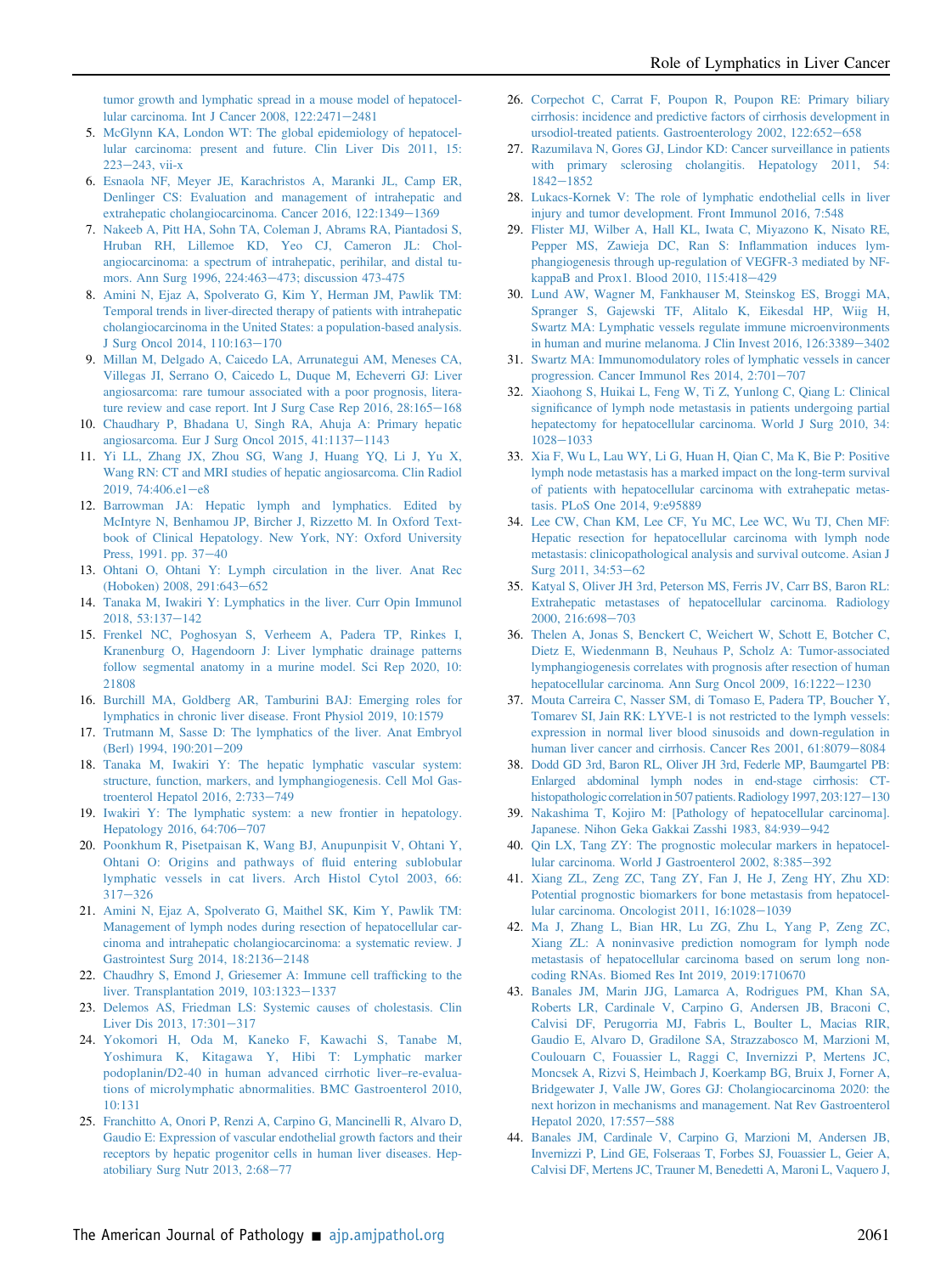[Macias RI, Raggi C, Perugorria MJ, Gaudio E, Boberg KM, Marin JJ,](http://refhub.elsevier.com/S0002-9440(21)00384-9/sref44) [Alvaro D: Expert consensus document: cholangiocarcinoma: current](http://refhub.elsevier.com/S0002-9440(21)00384-9/sref44) [knowledge and future perspectives consensus statement from the Euro](http://refhub.elsevier.com/S0002-9440(21)00384-9/sref44)[pean Network for the Study of Cholangiocarcinoma \(ENS-CCA\). Nat](http://refhub.elsevier.com/S0002-9440(21)00384-9/sref44) Rev Gastroenterol Hepatol 2016,  $13:261-280$  $13:261-280$ 

- <span id="page-10-0"></span>45. [Rizvi S, Gores GJ: Pathogenesis, diagnosis, and management of](http://refhub.elsevier.com/S0002-9440(21)00384-9/sref45) [cholangiocarcinoma. Gastroenterology 2013, 145:1215](http://refhub.elsevier.com/S0002-9440(21)00384-9/sref45)-[1229](http://refhub.elsevier.com/S0002-9440(21)00384-9/sref45)
- <span id="page-10-1"></span>46. [Roy S, Glaser S, Chakraborty S: In](http://refhub.elsevier.com/S0002-9440(21)00384-9/sref46)flammation and progression of [cholangiocarcinoma: role of angiogenic and lymphangiogenic](http://refhub.elsevier.com/S0002-9440(21)00384-9/sref46) [mechanisms. Front Med \(Lausanne\) 2019, 6:293](http://refhub.elsevier.com/S0002-9440(21)00384-9/sref46)
- <span id="page-10-2"></span>47. [Cadamuro M, Morton SD, Strazzabosco M, Fabris L: Unveiling the](http://refhub.elsevier.com/S0002-9440(21)00384-9/sref47) [role of tumor reactive stroma in cholangiocarcinoma: an opportunity](http://refhub.elsevier.com/S0002-9440(21)00384-9/sref47) [for new therapeutic strategies. Transl Gastrointest Cancer 2013, 2:](http://refhub.elsevier.com/S0002-9440(21)00384-9/sref47)  $130 - 144$  $130 - 144$  $130 - 144$
- <span id="page-10-3"></span>48. [Fabris L, Alvaro D: The prognosis of perihilar cholangiocarcinoma](http://refhub.elsevier.com/S0002-9440(21)00384-9/sref48) [after radical treatments. Hepatology 2012, 56:800](http://refhub.elsevier.com/S0002-9440(21)00384-9/sref48)-[802](http://refhub.elsevier.com/S0002-9440(21)00384-9/sref48)
- <span id="page-10-4"></span>49. [Sha M, Jeong S, Wang X, Tong Y, Cao J, Sun HY, Xia L, Xu N,](http://refhub.elsevier.com/S0002-9440(21)00384-9/sref49) [Xi ZF, Zhang JJ, Kong XN, Xia Q: Tumor-associated lymphangio](http://refhub.elsevier.com/S0002-9440(21)00384-9/sref49)[genesis predicts unfavorable prognosis of intrahepatic chol](http://refhub.elsevier.com/S0002-9440(21)00384-9/sref49)[angiocarcinoma. BMC Cancer 2019, 19:208](http://refhub.elsevier.com/S0002-9440(21)00384-9/sref49)
- <span id="page-10-5"></span>50. [Cadamuro M, Brivio S, Mertens J, Vismara M, Moncsek A, Milani C,](http://refhub.elsevier.com/S0002-9440(21)00384-9/sref50) [Fingas C, Cristina Malerba M, Nardo G, Dall](http://refhub.elsevier.com/S0002-9440(21)00384-9/sref50)'Olmo L, Milani E, [Mariotti V, Stecca T, Massani M, Spirli C, Fiorotto R, Indraccolo S,](http://refhub.elsevier.com/S0002-9440(21)00384-9/sref50) [Strazzabosco M, Fabris L: Platelet-derived growth factor-D enables](http://refhub.elsevier.com/S0002-9440(21)00384-9/sref50) liver myofi[broblasts to promote tumor lymphangiogenesis in chol](http://refhub.elsevier.com/S0002-9440(21)00384-9/sref50)[angiocarcinoma. J Hepatol 2019, 70:700](http://refhub.elsevier.com/S0002-9440(21)00384-9/sref50)-[709](http://refhub.elsevier.com/S0002-9440(21)00384-9/sref50)
- <span id="page-10-6"></span>51. [Roy S, Kumaravel S, Sharma A, Duran CL, Bayless KJ,](http://refhub.elsevier.com/S0002-9440(21)00384-9/sref51) [Chakraborty S: Hypoxic tumor microenvironment: implications for](http://refhub.elsevier.com/S0002-9440(21)00384-9/sref51) [cancer therapy. Exp Biol Med \(Maywood\) 2020, 245:1073](http://refhub.elsevier.com/S0002-9440(21)00384-9/sref51)-[1086](http://refhub.elsevier.com/S0002-9440(21)00384-9/sref51)
- <span id="page-10-7"></span>52. [Thongchot S, Yongvanit P, Loilome W, Seubwai W, Phunicom K,](http://refhub.elsevier.com/S0002-9440(21)00384-9/sref52) [Tassaneeyakul W, Pairojkul C, Promkotra W, Techasen A,](http://refhub.elsevier.com/S0002-9440(21)00384-9/sref52) [Namwat N: High expression of HIF-1alpha, BNIP3 and PI3KC3:](http://refhub.elsevier.com/S0002-9440(21)00384-9/sref52) [hypoxia-induced autophagy predicts cholangiocarcinoma survival](http://refhub.elsevier.com/S0002-9440(21)00384-9/sref52) [and metastasis. Asian Pac J Cancer Prev 2014, 15:5873](http://refhub.elsevier.com/S0002-9440(21)00384-9/sref52)-[5878](http://refhub.elsevier.com/S0002-9440(21)00384-9/sref52)
- <span id="page-10-8"></span>53. [Thelen A, Scholz A, Benckert C, Schroder M, Weichert W,](http://refhub.elsevier.com/S0002-9440(21)00384-9/sref53) [Wiedenmann B, Neuhaus P, Jonas S: Microvessel density correlates](http://refhub.elsevier.com/S0002-9440(21)00384-9/sref53) [with lymph node metastases and prognosis in hilar chol](http://refhub.elsevier.com/S0002-9440(21)00384-9/sref53)[angiocarcinoma. J Gastroenterol 2008, 43:959](http://refhub.elsevier.com/S0002-9440(21)00384-9/sref53)-[966](http://refhub.elsevier.com/S0002-9440(21)00384-9/sref53)
- <span id="page-10-9"></span>54. [Organ SL, Tsao MS: An overview of the c-MET signaling pathway.](http://refhub.elsevier.com/S0002-9440(21)00384-9/sref54) [Ther Adv Med Oncol 2011, 3:S7](http://refhub.elsevier.com/S0002-9440(21)00384-9/sref54)-[S19](http://refhub.elsevier.com/S0002-9440(21)00384-9/sref54)
- <span id="page-10-10"></span>55. [Bjorndahl M, Cao R, Nissen LJ, Clasper S, Johnson LA, Xue Y,](http://refhub.elsevier.com/S0002-9440(21)00384-9/sref55) [Zhou Z, Jackson D, Hansen AJ, Cao Y: Insulin-like growth factors 1](http://refhub.elsevier.com/S0002-9440(21)00384-9/sref55) [and 2 induce lymphangiogenesis in vivo. Proc Natl Acad Sci U S A](http://refhub.elsevier.com/S0002-9440(21)00384-9/sref55) [2005, 102:15593](http://refhub.elsevier.com/S0002-9440(21)00384-9/sref55)-[15598](http://refhub.elsevier.com/S0002-9440(21)00384-9/sref55)
- <span id="page-10-11"></span>56. [Matsuo M, Yamada S, Koizumi K, Sakurai H, Saiki I: Tumour](http://refhub.elsevier.com/S0002-9440(21)00384-9/sref56)derived fi[broblast growth factor-2 exerts lymphangiogenic effects](http://refhub.elsevier.com/S0002-9440(21)00384-9/sref56) [through Akt/mTOR/p70S6kinase pathway in rat lymphatic endothe](http://refhub.elsevier.com/S0002-9440(21)00384-9/sref56)[lial cells. Eur J Cancer 2007, 43:1748](http://refhub.elsevier.com/S0002-9440(21)00384-9/sref56)-[1754](http://refhub.elsevier.com/S0002-9440(21)00384-9/sref56)
- <span id="page-10-12"></span>57. [Cueni LN, Detmar M: New insights into the molecular control of the](http://refhub.elsevier.com/S0002-9440(21)00384-9/sref57) [lymphatic vascular system and its role in disease. J Invest Dermatol](http://refhub.elsevier.com/S0002-9440(21)00384-9/sref57) [2006, 126:2167](http://refhub.elsevier.com/S0002-9440(21)00384-9/sref57)-[2177](http://refhub.elsevier.com/S0002-9440(21)00384-9/sref57)
- <span id="page-10-13"></span>58. [Szybowska P, Kostas M, Wesche J, Wiedlocha A, Haugsten EM:](http://refhub.elsevier.com/S0002-9440(21)00384-9/sref58) [Cancer mutations in FGFR2 prevent a negative feedback loop](http://refhub.elsevier.com/S0002-9440(21)00384-9/sref58) [mediated by the ERK1/2 pathway. Cells 2019, 8:518](http://refhub.elsevier.com/S0002-9440(21)00384-9/sref58)
- <span id="page-10-14"></span>59. [Xie Y, Su N, Yang J, Tan Q, Huang S, Jin M, Ni Z, Zhang B,](http://refhub.elsevier.com/S0002-9440(21)00384-9/sref59) [Zhang D, Luo F, Chen H, Sun X, Feng JQ, Qi H, Chen L: FGF/FGFR](http://refhub.elsevier.com/S0002-9440(21)00384-9/sref59) [signaling in health and disease. Signal Transduct Target Ther 2020, 5:](http://refhub.elsevier.com/S0002-9440(21)00384-9/sref59) [181](http://refhub.elsevier.com/S0002-9440(21)00384-9/sref59)
- <span id="page-10-15"></span>60. [Gale NW, Thurston G, Hackett SF, Renard R, Wang Q, McClain J,](http://refhub.elsevier.com/S0002-9440(21)00384-9/sref60) [Martin C, Witte C, Witte MH, Jackson D, Suri C, Campochiaro PA,](http://refhub.elsevier.com/S0002-9440(21)00384-9/sref60) [Wiegand SJ, Yancopoulos GD: Angiopoietin-2 is required for post](http://refhub.elsevier.com/S0002-9440(21)00384-9/sref60)[natal angiogenesis and lymphatic patterning, and only the latter role is](http://refhub.elsevier.com/S0002-9440(21)00384-9/sref60) rescued by angiopoietin-1. Dev Cell 2002,  $3:411-423$  $3:411-423$
- <span id="page-10-16"></span>61. [Tammela T, Saaristo A, Lohela M, Morisada T, Tornberg J,](http://refhub.elsevier.com/S0002-9440(21)00384-9/sref61) [Norrmen C, Oike Y, Pajusola K, Thurston G, Suda T, Yla-](http://refhub.elsevier.com/S0002-9440(21)00384-9/sref61)[Herttuala S, Alitalo K: Angiopoietin-1 promotes lymphatic sprouting](http://refhub.elsevier.com/S0002-9440(21)00384-9/sref61) [and hyperplasia. Blood 2005, 105:4642](http://refhub.elsevier.com/S0002-9440(21)00384-9/sref61)-[4648](http://refhub.elsevier.com/S0002-9440(21)00384-9/sref61)
- <span id="page-10-17"></span>62. [Alitalo A, Detmar M: Interaction of tumor cells and lymphatic vessels](http://refhub.elsevier.com/S0002-9440(21)00384-9/sref62) [in cancer progression. Oncogene 2012, 31:4499](http://refhub.elsevier.com/S0002-9440(21)00384-9/sref62)-[4508](http://refhub.elsevier.com/S0002-9440(21)00384-9/sref62)
- <span id="page-10-18"></span>63. [Clasper S, Royston D, Baban D, Cao Y, Ewers S, Butz S,](http://refhub.elsevier.com/S0002-9440(21)00384-9/sref63) [Vestweber D, Jackson DG: A novel gene expression pro](http://refhub.elsevier.com/S0002-9440(21)00384-9/sref63)file in lym[phatics associated with tumor growth and nodal metastasis. Cancer](http://refhub.elsevier.com/S0002-9440(21)00384-9/sref63) [Res 2008, 68:7293](http://refhub.elsevier.com/S0002-9440(21)00384-9/sref63)-[7303](http://refhub.elsevier.com/S0002-9440(21)00384-9/sref63)
- <span id="page-10-19"></span>64. [Caunt M, Mak J, Liang WC, Stawicki S, Pan Q, Tong RK,](http://refhub.elsevier.com/S0002-9440(21)00384-9/sref64) [Kowalski J, Ho C, Reslan HB, Ross J, Berry L, Kasman I, Zlot C,](http://refhub.elsevier.com/S0002-9440(21)00384-9/sref64) [Cheng Z, Le Couter J, Filvaroff EH, Plowman G, Peale F, French D,](http://refhub.elsevier.com/S0002-9440(21)00384-9/sref64) [Carano R, Koch AW, Wu Y, Watts RJ, Tessier-Lavigne M, Bagri A:](http://refhub.elsevier.com/S0002-9440(21)00384-9/sref64) [Blocking neuropilin-2 function inhibits tumor cell metastasis. Cancer](http://refhub.elsevier.com/S0002-9440(21)00384-9/sref64) [Cell 2008, 13:331](http://refhub.elsevier.com/S0002-9440(21)00384-9/sref64)-[342](http://refhub.elsevier.com/S0002-9440(21)00384-9/sref64)
- <span id="page-10-20"></span>65. [Farnsworth RH, Karnezis T, Maciburko SJ, Mueller SN, Stacker SA:](http://refhub.elsevier.com/S0002-9440(21)00384-9/sref65) [The interplay between lymphatic vessels and chemokines. Front](http://refhub.elsevier.com/S0002-9440(21)00384-9/sref65) [Immunol 2019, 10:518](http://refhub.elsevier.com/S0002-9440(21)00384-9/sref65)
- <span id="page-10-21"></span>66. [Fankhauser M, Broggi MAS, Potin L, Bordry N, Jeanbart L,](http://refhub.elsevier.com/S0002-9440(21)00384-9/sref66) [Lund AW, Da Costa E, Hauert S, Rincon-Restrepo M, Tremblay C,](http://refhub.elsevier.com/S0002-9440(21)00384-9/sref66) [Cabello E, Homicsko K, Michielin O, Hanahan D, Speiser DE,](http://refhub.elsevier.com/S0002-9440(21)00384-9/sref66) [Swartz MA: Tumor lymphangiogenesis promotes T cell in](http://refhub.elsevier.com/S0002-9440(21)00384-9/sref66)filtration [and potentiates immunotherapy in melanoma. Sci Transl Med 2017,](http://refhub.elsevier.com/S0002-9440(21)00384-9/sref66) [9:eaal4712](http://refhub.elsevier.com/S0002-9440(21)00384-9/sref66)
- <span id="page-10-22"></span>67. [Song E, Mao T, Dong H, Boisserand LSB, Antila S, Bosenberg M,](http://refhub.elsevier.com/S0002-9440(21)00384-9/sref67) [Alitalo K, Thomas JL, Iwasaki A: VEGF-C-driven lymphatic](http://refhub.elsevier.com/S0002-9440(21)00384-9/sref67) [drainage enables immunosurveillance of brain tumours. Nature 2020,](http://refhub.elsevier.com/S0002-9440(21)00384-9/sref67) [577:689](http://refhub.elsevier.com/S0002-9440(21)00384-9/sref67)-[694](http://refhub.elsevier.com/S0002-9440(21)00384-9/sref67)
- <span id="page-10-23"></span>68. [Pereira ER, Jones D, Jung K, Padera TP: The lymph node microen](http://refhub.elsevier.com/S0002-9440(21)00384-9/sref68)[vironment and its role in the progression of metastatic cancer. Semin](http://refhub.elsevier.com/S0002-9440(21)00384-9/sref68) [Cell Dev Biol 2015, 38:98](http://refhub.elsevier.com/S0002-9440(21)00384-9/sref68)-[105](http://refhub.elsevier.com/S0002-9440(21)00384-9/sref68)
- <span id="page-10-24"></span>69. [Hirosue S, Vokali E, Raghavan VR, Rincon-Restrepo M, Lund AW,](http://refhub.elsevier.com/S0002-9440(21)00384-9/sref69) [Corthesy-Henrioud P, Capotosti F, Halin Winter C, Hugues S,](http://refhub.elsevier.com/S0002-9440(21)00384-9/sref69) [Swartz MA: Steady-state antigen scavenging, cross-presentation, and](http://refhub.elsevier.com/S0002-9440(21)00384-9/sref69)  $CD8 + T$  $CD8 + T$  cell priming: a new role for lymphatic endothelial cells. J [Immunol 2014, 192:5002](http://refhub.elsevier.com/S0002-9440(21)00384-9/sref69)-[5011](http://refhub.elsevier.com/S0002-9440(21)00384-9/sref69)
- <span id="page-10-25"></span>70. [Lane RS, Femel J, Breazeale AP, Loo CP, Thibault G, Kaempf A,](http://refhub.elsevier.com/S0002-9440(21)00384-9/sref70) [Mori M, Tsujikawa T, Chang YH, Lund AW: IFNgamma-activated](http://refhub.elsevier.com/S0002-9440(21)00384-9/sref70) [dermal lymphatic vessels inhibit cytotoxic T cells in melanoma and](http://refhub.elsevier.com/S0002-9440(21)00384-9/sref70) infl[amed skin. J Exp Med 2018, 215:3057](http://refhub.elsevier.com/S0002-9440(21)00384-9/sref70)-[3074](http://refhub.elsevier.com/S0002-9440(21)00384-9/sref70)
- <span id="page-10-26"></span>71. [Lugano R, Ramachandran M, Dimberg A: Tumor angiogenesis:](http://refhub.elsevier.com/S0002-9440(21)00384-9/sref71) [causes, consequences, challenges and opportunities. Cell Mol Life Sci](http://refhub.elsevier.com/S0002-9440(21)00384-9/sref71) [2020, 77:1745](http://refhub.elsevier.com/S0002-9440(21)00384-9/sref71)-[1770](http://refhub.elsevier.com/S0002-9440(21)00384-9/sref71)
- <span id="page-10-27"></span>72. [Jones D, Min W: An overview of lymphatic vessels and their](http://refhub.elsevier.com/S0002-9440(21)00384-9/sref72) [emerging role in cardiovascular disease. J Cardiovasc Dis Res 2011,](http://refhub.elsevier.com/S0002-9440(21)00384-9/sref72)  $2:141 - 152$  $2:141 - 152$  $2:141 - 152$
- <span id="page-10-28"></span>73. [Kimura T, Sugaya M, Oka T, Blauvelt A, Okochi H, Sato S:](http://refhub.elsevier.com/S0002-9440(21)00384-9/sref73) [Lymphatic dysfunction attenuates tumor immunity through impaired](http://refhub.elsevier.com/S0002-9440(21)00384-9/sref73) antigen presentation. Oncotarget  $2015, 6:18081-18093$  $2015, 6:18081-18093$
- <span id="page-10-29"></span>74. [Saif MW, Knost JA, Chiorean EG, Kambhampati SR, Yu D,](http://refhub.elsevier.com/S0002-9440(21)00384-9/sref74) Pytowski B, Qin A, Kauh JS, O'[Neil BH: Phase 1 study of the anti](http://refhub.elsevier.com/S0002-9440(21)00384-9/sref74)[vascular endothelial growth factor receptor 3 monoclonal antibody](http://refhub.elsevier.com/S0002-9440(21)00384-9/sref74) [LY3022856/IMC-3C5 in patients with advanced and refractory solid](http://refhub.elsevier.com/S0002-9440(21)00384-9/sref74) [tumors and advanced colorectal cancer. Cancer Chemother Pharmacol](http://refhub.elsevier.com/S0002-9440(21)00384-9/sref74) [2016, 78:815](http://refhub.elsevier.com/S0002-9440(21)00384-9/sref74)-[824](http://refhub.elsevier.com/S0002-9440(21)00384-9/sref74)
- <span id="page-10-30"></span>75. [Gogineni A, Caunt M, Crow A, Lee CV, Fuh G, van Bruggen N,](http://refhub.elsevier.com/S0002-9440(21)00384-9/sref75) [Ye W, Weimer RM: Inhibition of VEGF-C modulates distal](http://refhub.elsevier.com/S0002-9440(21)00384-9/sref75) [lymphatic remodeling and secondary metastasis. PLoS One 2013, 8:](http://refhub.elsevier.com/S0002-9440(21)00384-9/sref75) [e68755](http://refhub.elsevier.com/S0002-9440(21)00384-9/sref75)
- <span id="page-10-31"></span>76. [Karaman S, Detmar M: Mechanisms of lymphatic metastasis. J Clin](http://refhub.elsevier.com/S0002-9440(21)00384-9/sref76) [Invest 2014, 124:922](http://refhub.elsevier.com/S0002-9440(21)00384-9/sref76)-[928](http://refhub.elsevier.com/S0002-9440(21)00384-9/sref76)
- <span id="page-10-32"></span>77. [Partanen TA, Alitalo K, Miettinen M: Lack of lymphatic vascular](http://refhub.elsevier.com/S0002-9440(21)00384-9/sref77) specifi[city of vascular endothelial growth factor receptor 3 in 185](http://refhub.elsevier.com/S0002-9440(21)00384-9/sref77) [vascular tumors. Cancer 1999, 86:2406](http://refhub.elsevier.com/S0002-9440(21)00384-9/sref77)-[2412](http://refhub.elsevier.com/S0002-9440(21)00384-9/sref77)
- <span id="page-10-33"></span>78. [Williams CS, Leek RD, Robson AM, Banerji S, Prevo R, Harris AL,](http://refhub.elsevier.com/S0002-9440(21)00384-9/sref78) [Jackson DG: Absence of lymphangiogenesis and intratumoural](http://refhub.elsevier.com/S0002-9440(21)00384-9/sref78) [lymph vessels in human metastatic breast cancer. J Pathol 2003, 200:](http://refhub.elsevier.com/S0002-9440(21)00384-9/sref78)  $195 - 206$  $195 - 206$  $195 - 206$
- <span id="page-10-34"></span>79. [Alishekevitz D, Gingis-Velitski S, Kaidar-Person O, Gutter-Kapon L,](http://refhub.elsevier.com/S0002-9440(21)00384-9/sref79) [Scherer SD, Raviv Z, Merquiol E, Ben-Nun Y, Miller V, Rachman-](http://refhub.elsevier.com/S0002-9440(21)00384-9/sref79)